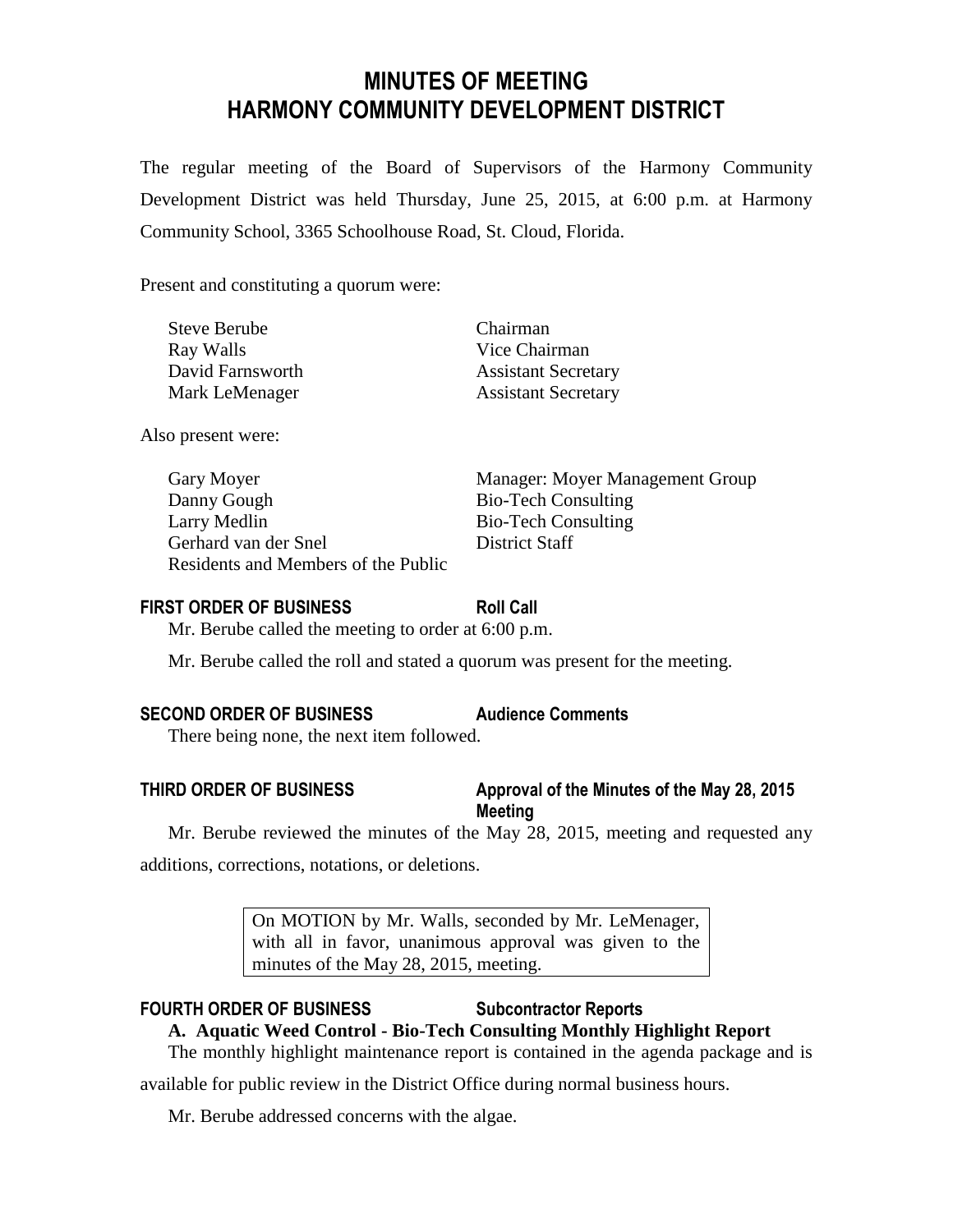Mr. Berube stated you hear the word "invasive" and it seems like a disaster story, but in this limited ecosystem, tell me why we need to get rid of invasives.

Mr. Gough stated because they are going to take over your ponds. Hydrilla and torpedograss are going to choke out your good vegetation. When you start filling up these ponds with hydrilla, it will choke out the outfall structures and the flow of the ponds. It can change a lot of things. As far as the grass on the perimeters, you have all of these beautiful, natural plants that grow around it. If we do not do anything about the torpedograss or cogongrass, there is not a selective way to get rid of that. We spray it and it dies. We cannot try to handpick all of the grass throughout to try to keep all of the good plants on top of all of the bad plants; the bad plants will take over. There is no selective way to spray grass out of grass. You either keep it, you kill it, or you maintain it monthly, like we have been doing. You will not see as much impact if you were to move treatments to quarterly. If you had a quarterly stretch over June, July, and August, and we did not treat at all over those three months, the ponds are going to look bad in September. You will see a lot more of us. We will come out with a bigger crew. You will see more death, which is not ultimately what you are looking for. It sounds like we use a lot of chemical, but we really do not. If we use a lot more chemical, there will be a lot more impact quarterly than there would be monthly. We had this conversation before about changing everything from monthly, and I do not think that it will work. You keep your ponds natural, but there are also a lot of invasives including torpedograss and cogongrass, which grow like wildfire. They grow faster than your native plants and the ones that you want that keep your golf course and your neighborhood looking beautiful. Moving to quarterly treatments, you will see more impact because your ponds will outgrow. The torpedograss will eventually cover them. They can possibly fill up with hydrilla. You mentioned just letting them fill with algae. The ponds will not look great aesthetically, and when we have to treat it, we have to use a lot more chemical to treat an entire pond that is completely covered with algae, whereas I can probably go with maybe 10 gallons and spray a small ring around it.

Mr. Berube stated the major control would have been to control algae.

Mr. Gough stated we rarely spray for algae here.

Mr. Medlin stated it also keeps the fish alive. More than aesthetics, letting torpedograss grow will actually affect the function of the stormwater ponds by clogging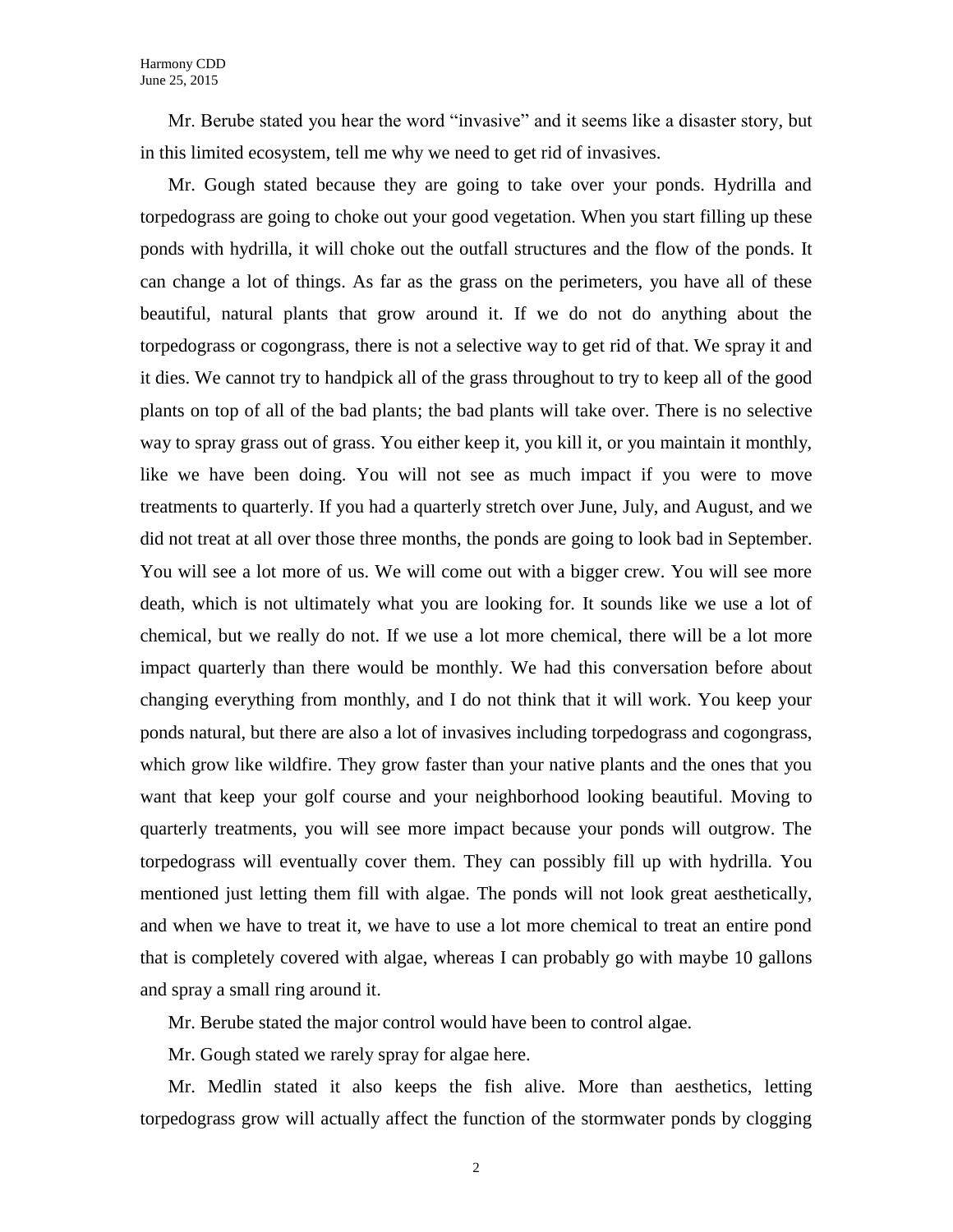them. The engineer would agree with me. Clogging structures could possibly cause flooding. That is the most important aspect of this.

Mr. Berube stated the last concern that we have is, some ponds are clear cut and some let a buffer grow. From your perspective, should we have a buffer that grows a foot or two before it gets cut, or is it better to clear cut all the way to the water's edge?

Mr. Gough stated I like the fact that you clear cut once a year; however, you do it because it opens it up slightly so I can get to some of the material that is in the water. Broomsedge is the number one thing that you have growing around your ponds, and at a certain time of year, it blooms and looks pretty. Then you mow it in the fall. It gives us more access to spray out into the water so I am not traversing through this buffer zone to get some torpedograss that otherwise I would not be able to see by driving or walking by.

Mr. Berube stated so overall the buffer zone is a moot point for the aesthetics of the pond.

Mr. Gough stated yes, you can take it or leave it. It is either way.

Mr. Medlin stated you have some vegetation that is going to take up the nutrients in that pond quicker. You will have more algae blooms if you do not have that vegetation ring in that pond. Those nutrients will be taken up at some point by something, whether it is algae or the native plants.

#### **B. Landscaping - Davey Tree Monthly Highlight Report**

The monthly landscape maintenance report is contained in the agenda package and is available for public review in the District Office during normal business hours.

Mr. Berube stated no one is representing Davey Tree. They had something else come up tonight.

Mr. LeMenager asked why is there no invoice for Davey Tree?

Mr. Berube responded it is probably a timing issue. Their invoice is \$32,000 per month.

Mr. LeMenager stated I noticed that our invoices are only \$62,000 this month, which is low.

Mr. Berube stated accounts payable is a bigger number, and now we know why. We need to decide whether or not to go out for an RFP.

Mr. LeMenager asked is the threshold \$140,000?

Mr. Moyer responded \$195,000.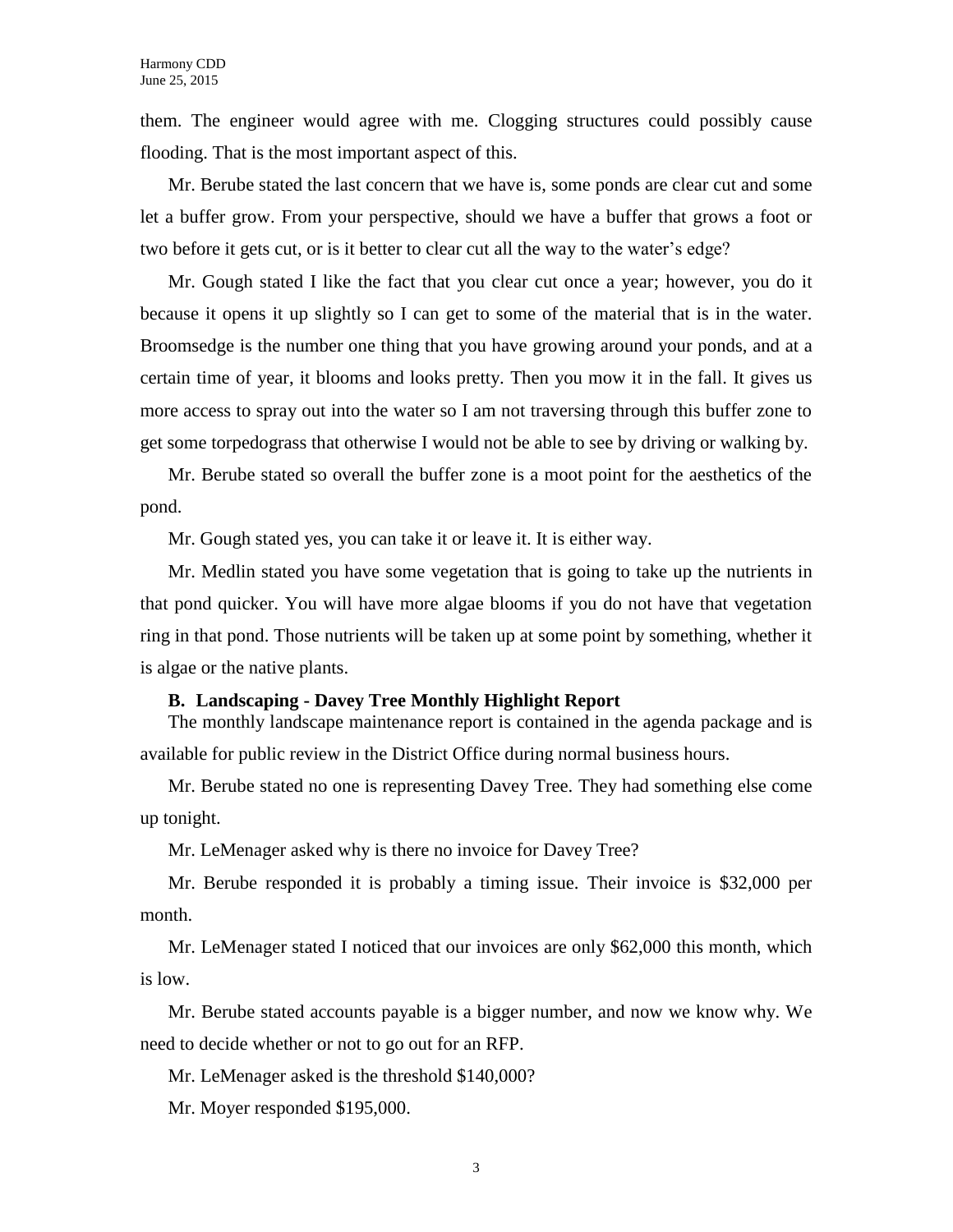Mr. Berube stated we will probably go out for an RFP unless we can find a way to continue with them.

# **FIFTH ORDER OF BUSINESS Developer's Report**

There being none, the next item followed.

# **SIXTH ORDER OF BUSINESS Staff Reports**

### **A. Engineer**

There being nothing to report, the next item followed.

# **B. Attorney**

Mr. Berube asked did anyone hear from Mr. Qualls?

Mr. Moyer responded no, but the weather going through Orlando was terrible.

Mr. Berube stated usually he is here hours early.

# **C. Field Manager**

# **i. Dock and Maintenance Activities Report**

The monthly dock and maintenance activities report is contained in the agenda package and is available for public review in the District Office during normal business hours.

Mr. LeMenager stated you are doing a fine job.

Mr. van der Snel stated thank you.

Mr. Berube stated everyone is happy.

Mr. van der Snel stated yes.

Mr. Walls asked how is the staffing?

Mr. van der Snel responded good. I hired a new guy, and he started last Tuesday.

Mr. Berube asked how many new employees did you hire?

Mr. van der Snel responded one guy I hired decided not to show up because his phone was stolen, and he could not get to work. I hired the second runner-up. He is doing great and will take over for Mr. Sean Keating as the dockmaster. He is local from St. Cloud.

# **ii. Buck Lake Boat Use Report**

The monthly boat report is contained in the agenda package and is available for public review in the District Office during normal business hours.

# **SEVENTH ORDER OF BUSINESS Discussion Items**

Mr. LeMenager asked do we have to take a four-hour ethics course each year?

Mr. Moyer responded no. I will send to all of you a ruling by the Commission on Ethics saying that you are not a municipal official. You do not need to attend this course.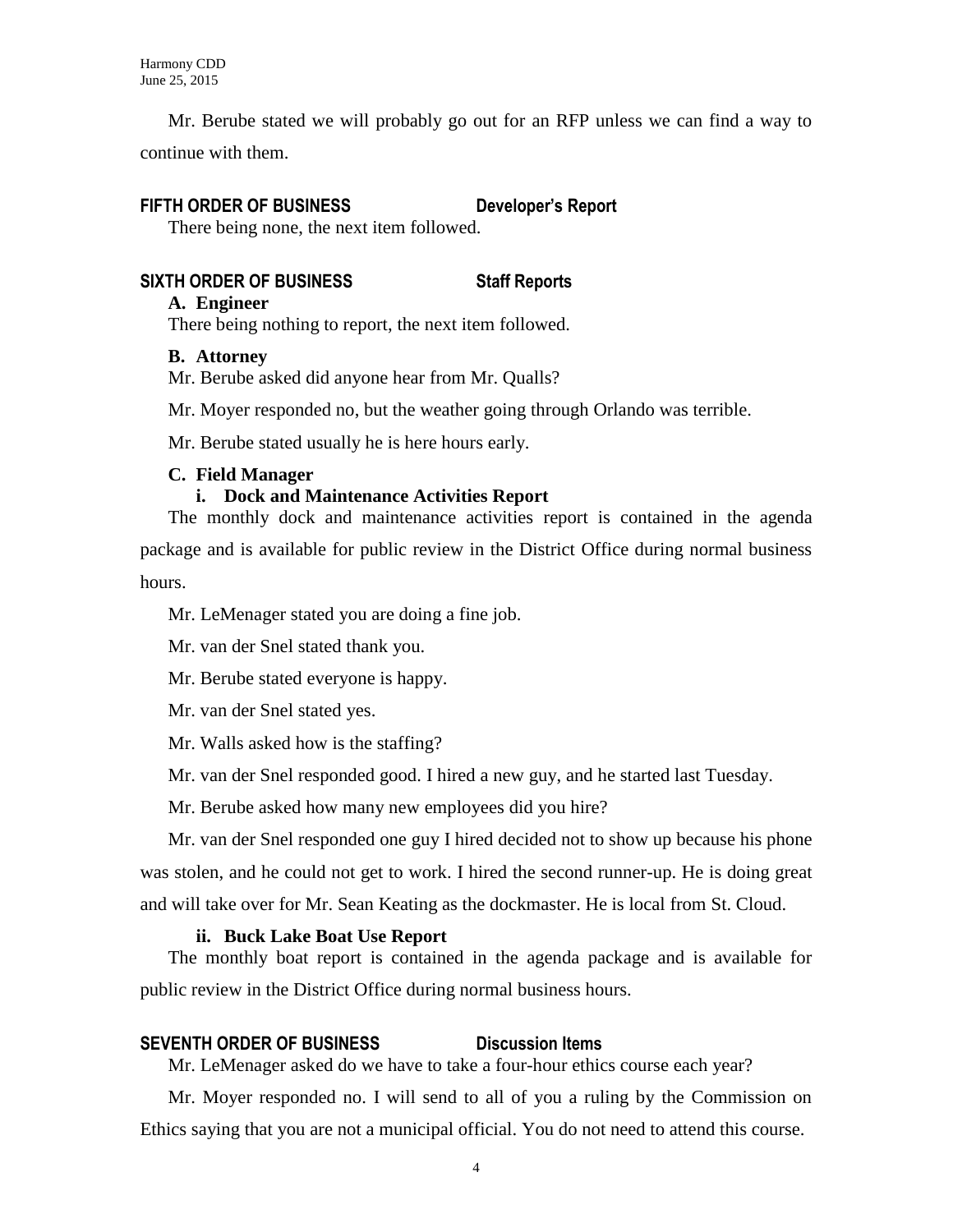Mr. Farnsworth asked does the District manager or the District have available a projector that ties into a small PC? Sometimes when we are talking back and forth and looking at documents and people have different input, it would be so much easier to have something that everybody can see at the same time rather than looking back and forth and trying to figure out where everybody is.

Mr. Berube stated I think that we are going to have some discussion about potentially moving back to the Champions Grill room. When they set up that room, they typically put a screen and projector on a table, which you can connect to your laptop. They also have a sound system they have made available to us.

Mr. Farnsworth asked do they have a projector that we can use?

Mr. Berube responded yes. They are there for every single event. If we go back to that room, that will solve that request.

Mr. Farnsworth stated for the time that I have been here, I do not ever remember using it. It is great that it is there.

Mr. Berube stated it is part of the room setup.

Mr. Walls stated I noticed that there were a couple of vandalism issues, mostly at Lakeshore Park with the message board. Can we install cameras?

Mr. van der Snel responded we can install cameras but we do not have internet. I investigated using an air card, but Sprint told me that an air card is for light office use. Currently, we are having problems with the camera feed going into my office. I have an air card, but it is not made for all of those images. The air card is for emails and light internet use. If we want to have an air card over there, that probably will not work.

Mr. Walls stated I was thinking about a deer camera like we had before.

Mr. van der Snel stated there are wireless cameras that will record two or three days. Then you can review the footage. Those are available. Vandalism is there.

Mr. Walls stated it looks like it happened more than once.

Mr. van der Snel stated we just put up a new message board and three days later, someone threw a rock at it. Those cost \$40. It happens. We also had vandalism in the restrooms. We can try putting a camera there.

Mr. Berube stated like the pool cameras, you can catch something going on. When you look at these images, you can see the people, but if you do not know who they are, it does not do you much good. It is the cost of catching people on cameras versus the ability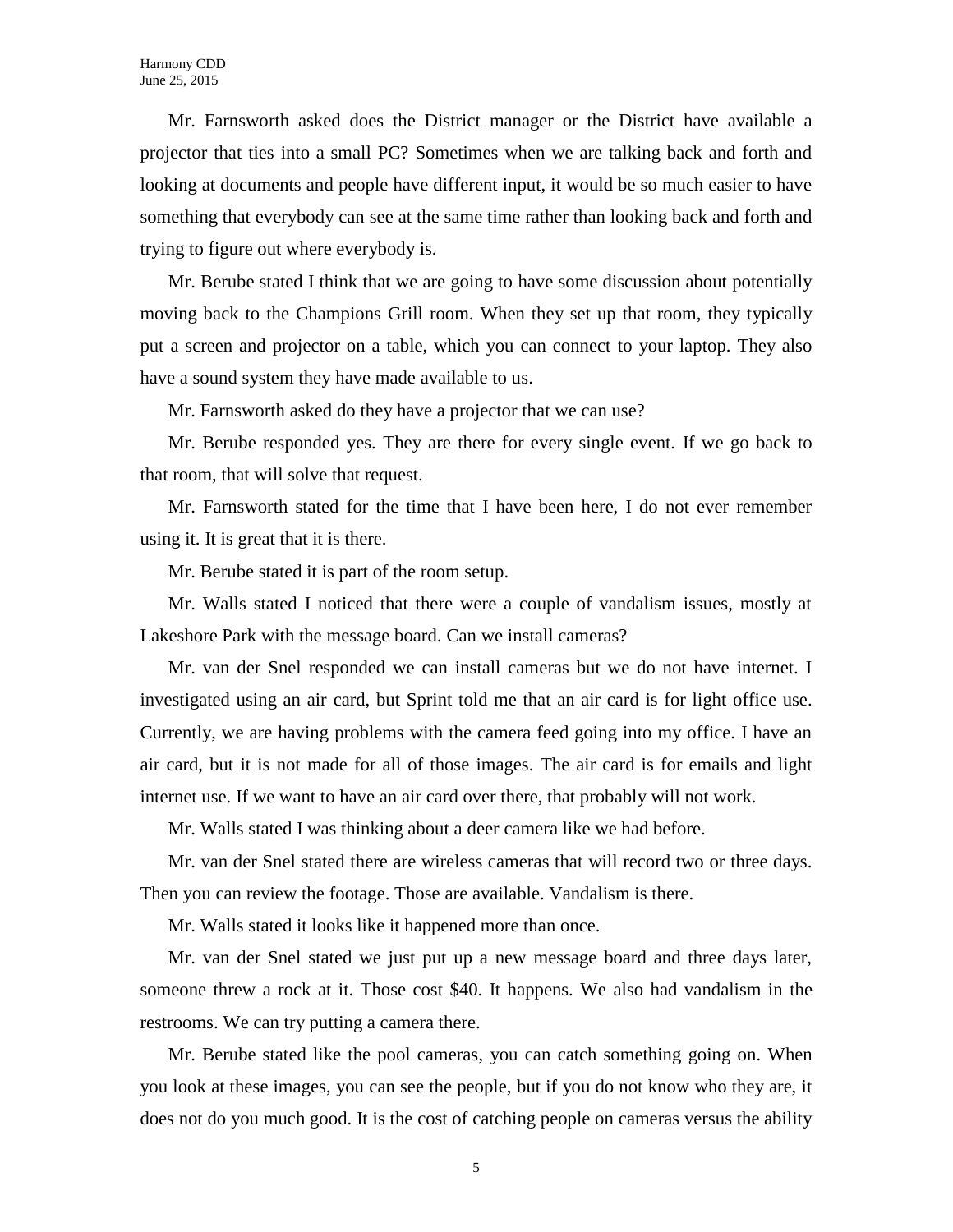to do something with them. What do you do with the images once you have them? We got lucky with someone who caught the kids trying to steal the boats, and we were able to get the sheriff involved.

Mr. Farnsworth asked what is the resolution limit on the cameras? In other words, if you have a higher resolution but it takes fewer pictures, like one every couple of seconds so you do not go over the maximum storage capacity, is there any option in increasing the quality of the pictures but taking fewer of them?

Mr. Berube responded he has good quality pictures now where you can see people.

Mr. Farnsworth asked can you see their faces enough to identify them?

Mr. Berube responded yes.

Mr. van der Snel stated we are currently installing two cameras at the Swim Club. One is directed to the kiddie pool, and one is directed to the exit button.

Mr. Berube stated the real deal is if you get a video that is nice and clear. We had this discussion with the attorney. It is a public video. We can post the video online and ask if anyone can identify these people. Though it may be legal, I am not sure what kind of uproar that would cause.

Mr. Farnsworth stated the reason I asked the question regarding the quality of the video is because I have seen some videos like the security videos in 7-11 when someone robs the place. I looked at those pictures, and there is no way to possibly identify somebody from that video. I was wondering if our cameras were better.

Mr. van der Snel stated it depends if you have an HD quality security system that you pay \$1,200 for or you go on Amazon and get the \$300 one.

Mr. Berube stated here is a real time live shot of the Swim Club parking lot.

Mr. Farnsworth stated it looks good.

Mr. Berube stated that is on a small screen and it is the quality you are working with.

Mr. Farnsworth stated that is a lot sharper picture than most surveillance pictures I have seen.

Mr. Berube stated he upgraded the video. The old video was fuzzy. The problem is that you can discuss it all day long and we can put cameras everywhere. There is a cost to maintain them. Once you catch someone on video doing something, what do you do with it? If you do not know the people, it is worthless.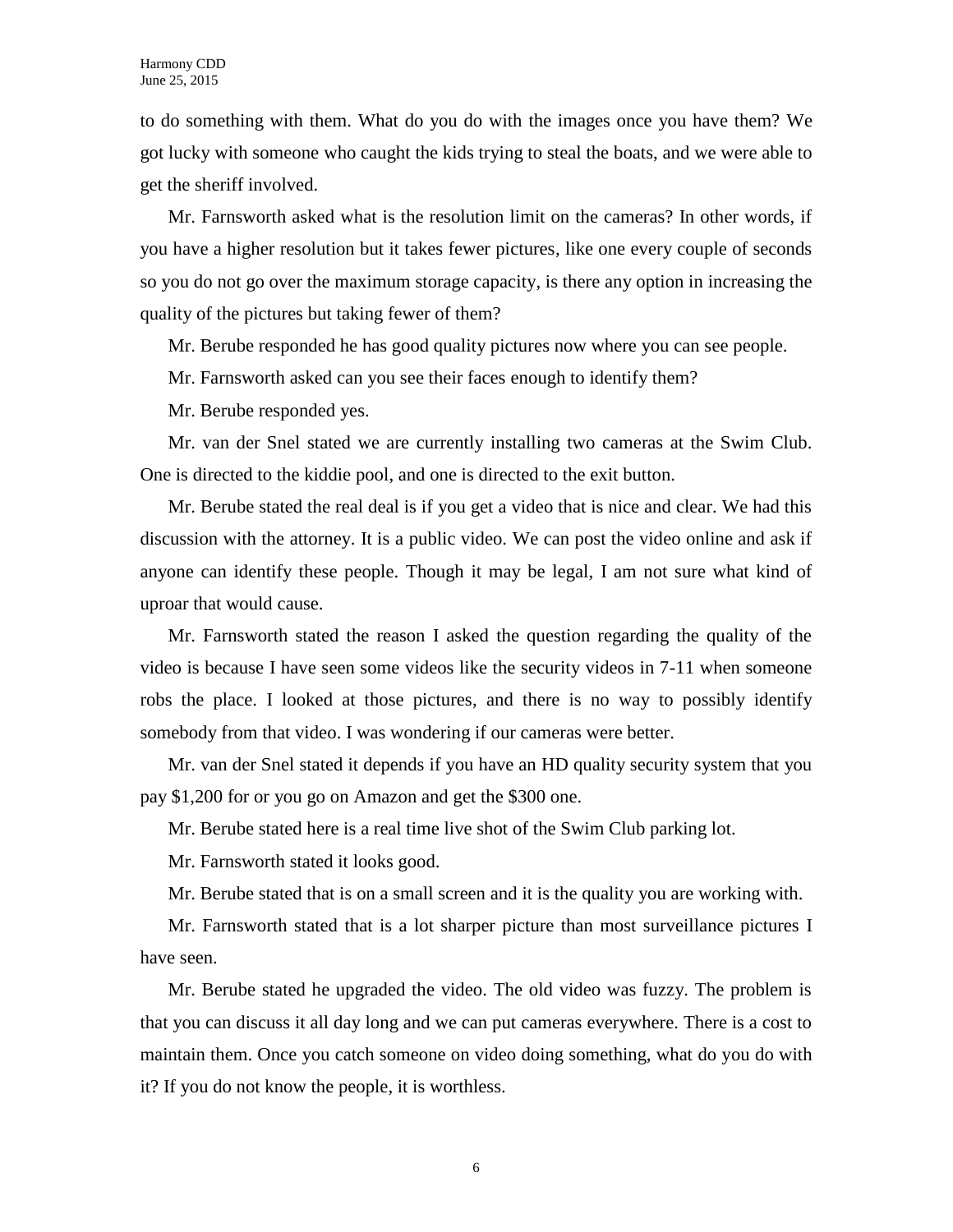Mr. van der Snel stated it helps you to determine the timeframe. Like with the Swim Club, I can look at the camera and tell when something occurred, like a fence jumper. I can see the time on the camera and go through the log.

Mr. Berube stated people take their expired cards and try to get in. It logs all that. Then they go over the fence or call someone else to let them in. When you have a timeline, you can look at who swiped what card. He can look at who swiped what card and see that it is expired and see who walked over and let the person in.

Mr. van der Snel stated we had that situation two weeks ago. At 8:45 p.m., somebody jumped the fence. They tried their access card first, which was not smart because now I can go into the log and see who it was and deactivate their card. That is what happens. They will not call me because they know that something happened. For now, we are doing well on incidents. It is only Lakeshore Park that sometimes has problems.

Mr. Berube stated it is a big gathering place that attracts people late at night.

Mr. van der Snel stated it is fairly dark there.

Mr. Berube stated lighting may improve it.

Mr. Walls stated we will think about that. The other item I have is the proposal that you sent to me from Davey Tree for upgrading a park.

Mr. Berube stated I spoke to Davey Tree about that today.

Mr. LeMenager asked where the houses are?

Mr. Berube responded yes.

Mr. Walls stated I am okay with something like that, but it is a drastic change from where that park is right now.

Mr. LeMenager stated my concern is that we spend a lot of money and kids ruin it anyway. We have pretty trees in that little triangular park behind where I live. It always has two or three kids in it. I do not know if we should spend money on small magnolias. We will have kids climbing all over them.

Mr. Berube stated what I was going to bring up as part of the budget discussion is, we had some prior discussions about what to do with that park. I posted four or five months ago about revising that park and turning the gas pipeline easement across the street into the new park area. We would turn this into an urban forest. The entire grassed area of neighborhood G would be made to look like the pine tree oases along Cat Brier.

Mr. LeMenager asked what about the corner? Do we own that or does the developer?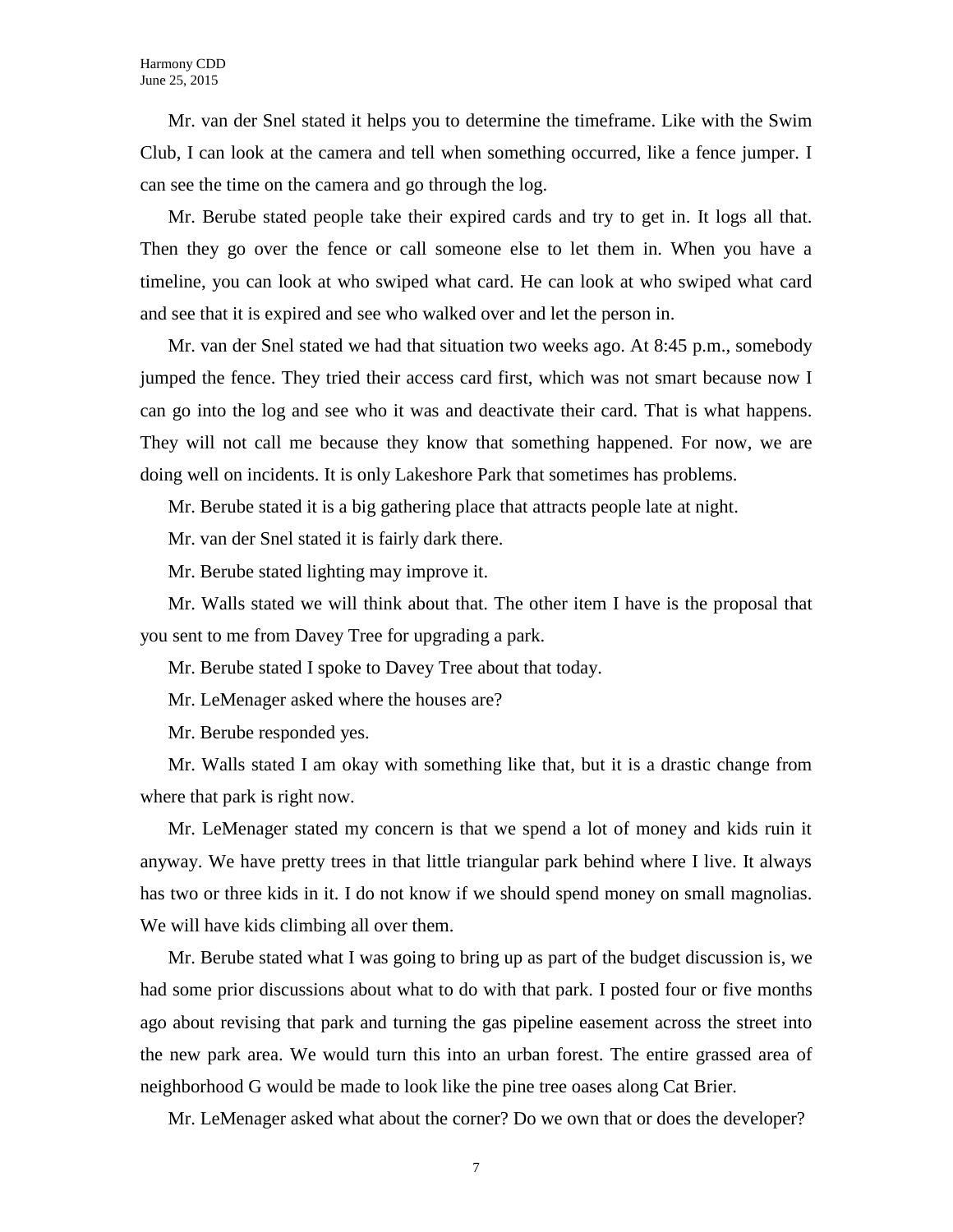Mr. Berube responded the developer.

Mr. LeMenager asked is that what we were talking about trading near the lake?

Mr. Berube responded it was some piece of land. I do not think that we want this.

Mr. LeMenager stated I think that it would be a great place to put two soccer fields.

Mr. Berube stated that has not escaped attention. I was considering turning the neighborhood G park into an urban forest with all pine trees and pine needles on the bottom, which eliminates the grass. If kids want to run among the pine trees and needles, so be it. We can then convert this area along the gas pipeline, which we own, right across the street. Keep in mind, you are going to have houses here and you are going to bring in 100 more new kids who are going to overwhelm that park, but if we use this gas pipeline, we have 880 linear feet, 75 feet wide. All we have to do is dress it up a little. If we enclose it with shrubbery, we have a park. It is already grassed.

Mr. Farnsworth asked is it wide enough?

Mr. Berube responded it is 75 feet.

Mr. Farnsworth asked is it wide enough for a soccer field?

Mr. Berube responded absolutely. It is the length of Blazing Star all the way down. It is 880 feet.

Mr. LeMenager asked are there any limitations as to what we can do on top of the gas pipeline easement?

Mr. Berube responded we cannot put in anything permanent.

Mr. LeMenager stated we need to see what the easement says before we start putting anything on top.

Mr. Berube stated remember, we already have a dog park and a golf course on top of it. There are trees to the side of the school on top of it. You have a school parking lot on top of it. The developer cut across that easement with two roads across the street. You do not have to tell anybody anything. The only restrictions are when you build something permanent, like a road or a pavilion that has a concrete base. For recreational use, it is wide open. You are going to have a neighborhood row of houses with a 40-foot landscape buffer behind it between the houses and the gas pipeline easement. That is where the landscaping is going. From the edge of that landscaping to Butterfly Drive, you have 75 feet of grass. We can put three-foot or four-foot high podocarpus bushes to enclose it and keep down the noise. There is your instant park. We can put pine trees in that other one.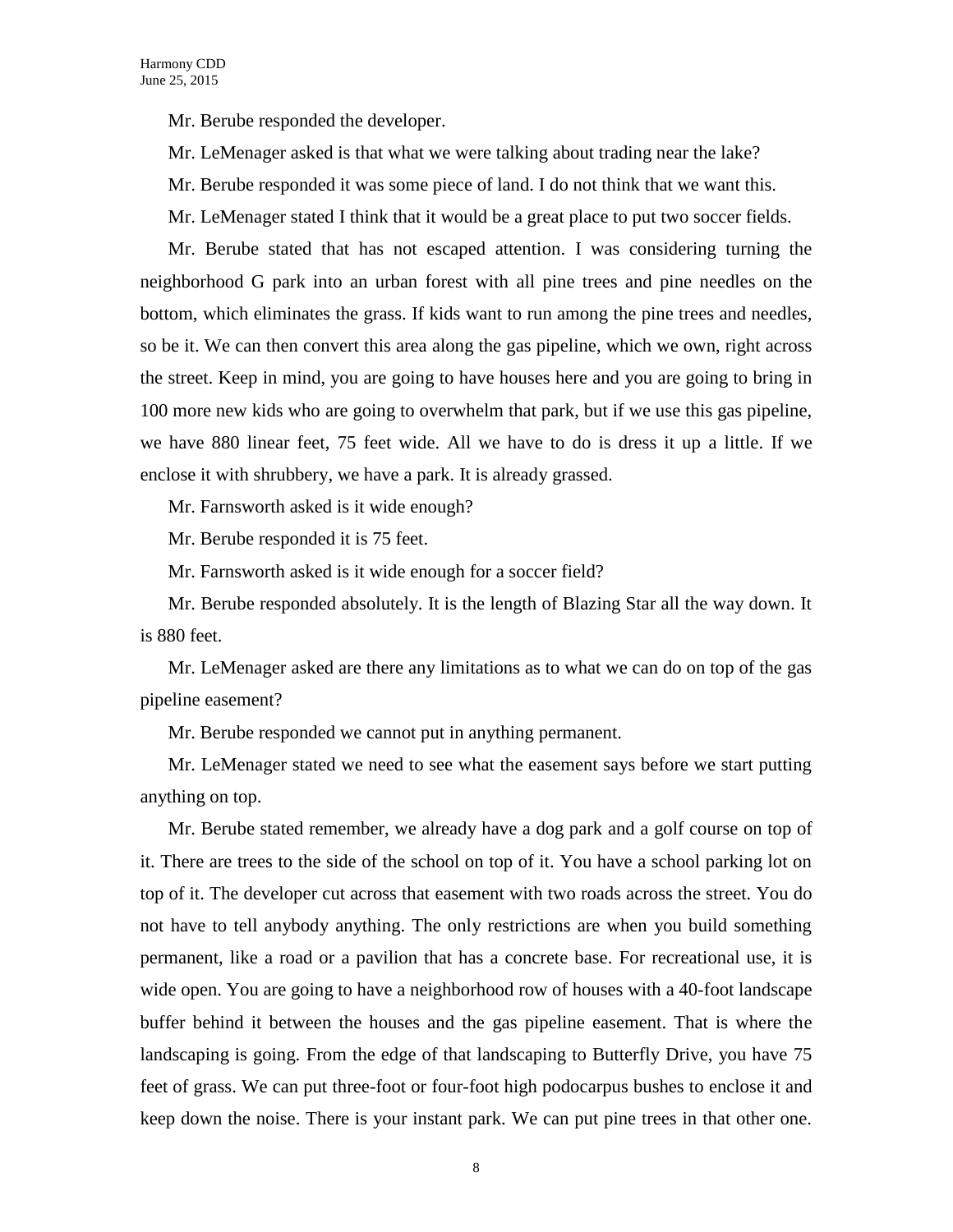If kids want to run around between the pine trees and the pine needles, let it go. It is not going to hurt anything. We maintain the drainage in that park. The moms are going to be unhappy because their kids cannot play in their line of sight, but everybody is complaining that the grass is wrecked all the time. We have to do something.

Mr. LeMenager asked are we going to move the swings?

Mr. Berube responded no. The swings will stay where they are.

Mr. Walls stated they are high and dry.

Mr. Berube stated wherever we have sod that is constantly wrecked, I want to remove all of that sod and make it a pine needle base with pine trees. It will be an urban forest. It will very much look like all of those little pine tree beds along Cat Brier. I think that they look pretty and it is simple. The maintenance is putting pine needles in there when needed. It is simple and we save the drainage.

Mr. van der Snel stated the drawing was created by Mr. Jon Rukkila from Davey Tree and Ms. Kassel brainstorming what we could do there. This is not a settled thing, just a setup of how it could be.

Mr. Walls stated I think it is nice but my concern is the same as Mr. LeMenager's, more of kids trampling it a week later.

Mr. Berube stated that used to be a good-looking park. Everything except for the mulch is destroyed.

Mr. van der Snel stated we are afraid of planting anything there.

Mr. Berube stated it is not because the kids are malicious. The kids are just being kids. They are playing with balls and running around. They do not care. Whatever we do there has to be kid proof. There is a whole new set of houses coming over here that is going to add kids. You have neighborhoods H-1 and H-2 coming online that are going to add kids to that park. The people do not want to send their kids over here to play, and they do not want to send them to Lakeshore Park. If that is not close enough for them, I do not know what else we can do.

Mr. LeMenager stated I have little sympathy for that. We have a gigantic park right over here. I appreciate that it is 2015, and I grew up in the 1950s, but if we had to walk six blocks to get to a park, we walked six blocks. What is the big deal?

Mr. Berube responded I agree. The key to this is, people pay good money to live here, and they have certain expectations. We kept it nice. Keep in mind, we have \$100,000 that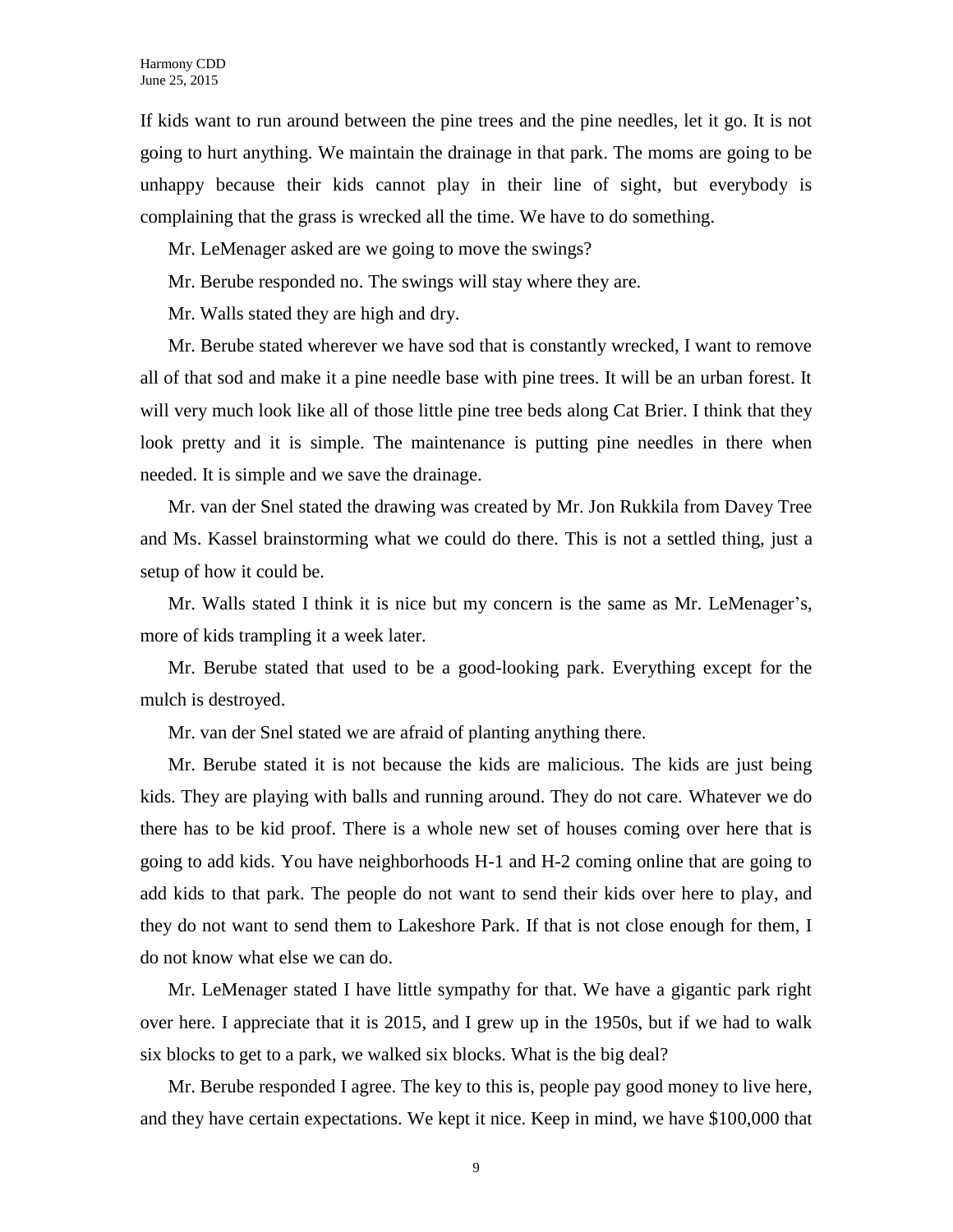came from the bond refinancing that is officially designated for parks and recreation. We have three years to spend it. We can do other things with it and move it around, but I am not advocating spending \$100,000 on this park. I think that the end result is that we have to do something with neighborhood G. We have an opportunity. It is already planted and everything. If we add some irrigation and bushes, you have a park.

Mr. LeMenager stated yes, especially since the developer put those other plants out there that we are responsible for.

Mr. Berube stated you are right. It is finished. The bigger expense will be planting the pine trees into neighborhood G simply because you have to cut out the sod and buy some pine trees.

Mr. LeMenager stated I do think that we need to think about what to do with that corner.

Mr. Berube stated I agree. There may be some horse trading going on with Lakeshore Park, but the developer is going to have to come up with that. Mr. Bob Glantz mentioned one time that he just might deed it to us without a horse trade because he does not want it either.

Mr. LeMenager stated he does not want to build another pool.

Mr. Berube stated exactly right and that is the problem. If we take it over, people are going to look to us to build a pool on our newly acquired land.

Mr. LeMenager stated it is not going to happen.

Mr. Berube stated it has to be filled before he can do anything with it. That is why the developer does not want it.

Mr. LeMenager stated it is like some of the arguments where a vocal minority wants it but the vast majority of folks do not.

Mr. Berube stated when you present it to the people that if they want a \$500,000 pool, then everyone is going to have to pay \$700 or \$800 in a special assessment, the demands for an additional pool will go away fairly quickly.

Mr. van der Snel stated the existing pools are not maximized.

Mr. Berube stated no, only on the weekends. We will discuss the park further as we get into the budget discussion. I think that we can budget it. We just need to decide which way we want to go. I will bring pictures next month. There was a post on Facebook the other day. I do not know if it caught anyone's attention. Champions Grill wants to deliver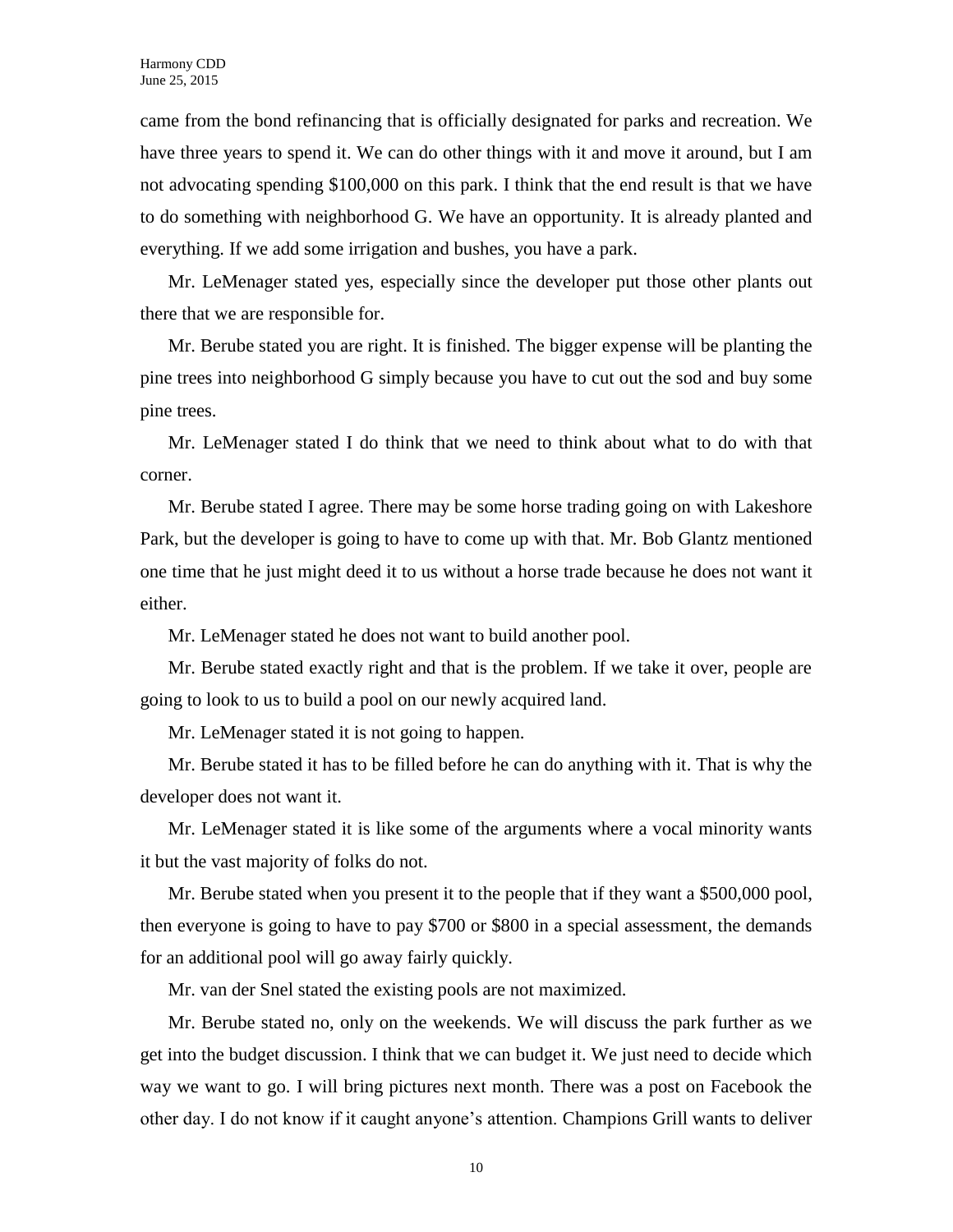food into the Swim Club. At first glance, that seems like a good idea, but there are three other food suppliers here that may also want to deliver food. I think if we are going to allow that, because we have to avoid setting a dangerous precedent, I think that there needs to be an agreement between the CDD and anybody that wants to do business within our pool confines because it is private property, although it is public. What I presented to Champions Grill that they agreed to in principle was that we would give them an exclusive food delivery license for the three months that they want to deliver food to the pool in exchange for us being able to have our meetings in their meeting room at no cost. I received an answer from Mr. Scott Riley late this afternoon saying that in principle, he agreed. You can probably tell that I am in favor of going back to the ballroom for our meetings. This room is okay, but it is not a dignified setting for a meeting. This is made for kids. It was a good idea at first. I think we were all shocked by how much money they wanted to charge us, but I think that we can spare \$125 per month for a meeting room and avoid the problems of having to wait outside for the guy who usually shows up to let us in. During the school year, we have to wait for the kids to clear out, and there are rules and regulations and someone watching the clock to get us out of here. I do not know what the Board thinks, but I am in favor of going back to the ballroom. We should be able to get the first three months for free in our next budget year based on that food delivery tradeoff.

Mr. Walls asked the meeting room aside, from a logistics standpoint, how does the food delivery work? They do not have direct access to the pool enclosure.

Mr. Berube responded my guess is that somebody is going to call Champions Grill to place their order, and someone from Champions Grill will walk over and have to get access in, probably by the people waiting for the food to do the money exchange. I presume that is how that is going to work.

Mr. Walls asked are we talking about bringing alcohol in?

Mr. Berube responded no, food only.

Mr. Walls asked will their also be glass and silverware? I think all of those things need to be worked out in a written agreement.

Mr. Berube responded they know no alcohol is permitted because they asked that question. There will be no alcohol and no glass. I cannot imagine that they are going to want their china plates and silverware going around the pool because collecting them will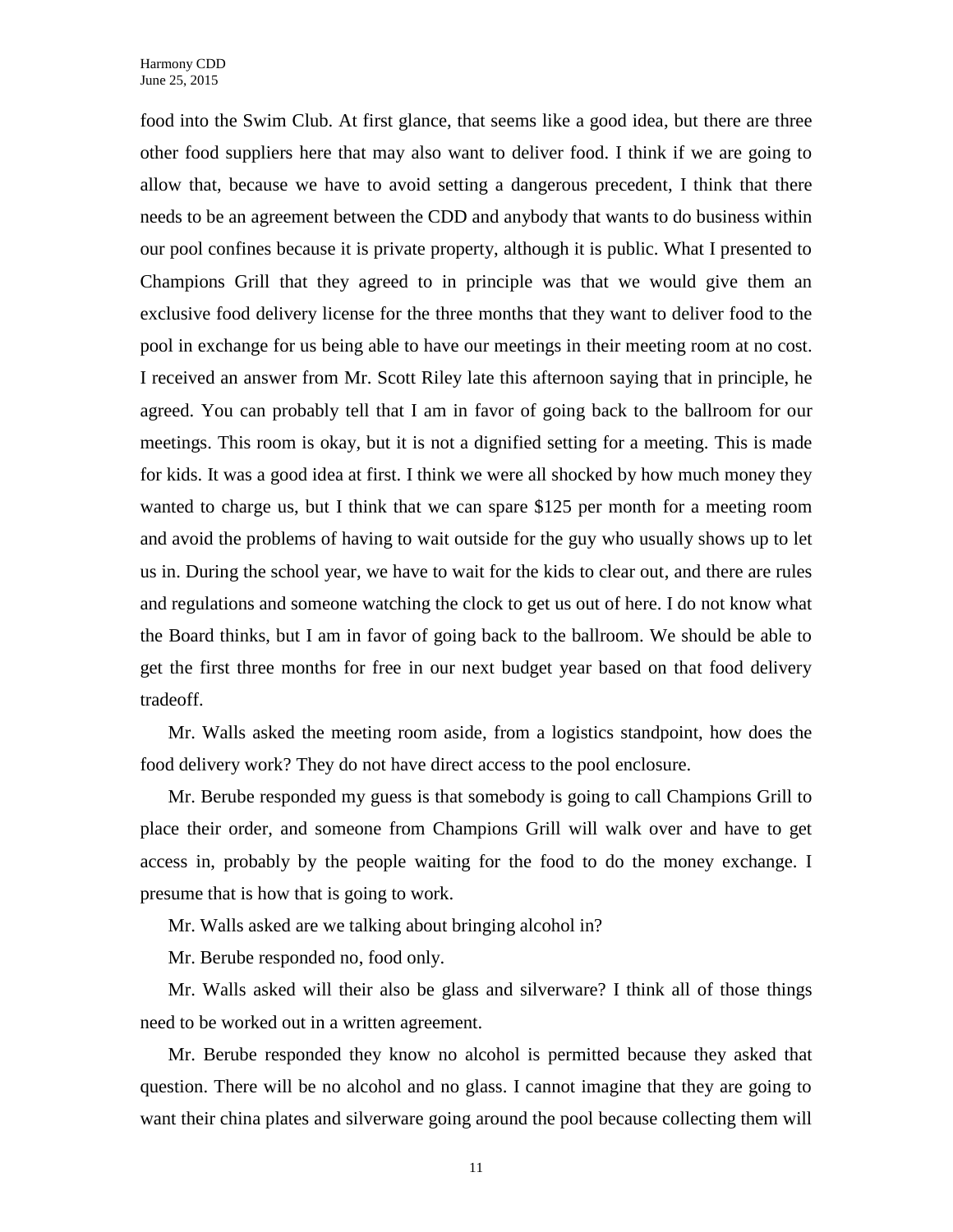be hard. It will probably be takeout boxes. They are already doing that for the golf course.

Mr. Walls asked do we run any issues with an exclusive agreement where they are the only ones that can bring food to the pool?

Mr. Berube responded none of the others have said anything.

Mr. Walls stated it is logistically more difficult, but if they ever wanted to and they had deliveries, they may want to.

Mr. Farnsworth asked would it have to be opened up for a bid?

Mr. Berube stated Mr. Riley said they only wanted July, August, and September, which are the busiest months.

Mr. LeMenager stated it does not prohibit anyone else from doing it. All we saying is that we are giving their employees permission to go inside the Swim Club. Anyone can call Pizza Hut and order a pizza.

Mr. Berube stated they are doing it now.

Mr. LeMenager stated the guy is waiting outside, they go outside the gate, they pay, and they take their pizza.

Mr. Berube stated I really do not care if Champions Grill delivers food there. I just saw an opportunity to use their meeting room and reestablish the rapport with that group. If we can get three free months out of them, that is a good deal. Then we can see what else we can get. That is just my thought. They may figure out fairly quickly that there is not enough business here to make it worthwhile. I do not know.

Mr. Farnsworth asked do we need to make a motion?

Mr. Walls responded we advertised these meetings through September for the school.

Mr. Berube stated that is why we are talking about this now. We are getting ready to advertise for next year.

Mr. LeMenager stated we should just meet here until September.

Mr. Berube stated I do not want to change the existing schedule. If we said yes, the October, November, and December meetings will be free, and if we decide to move all of our meetings over there, which I am advocating, then Mr. Moyer can advertise next year's meeting schedule to be in the ballroom. Whether or not this turns out to be free for the first three meetings of the next fiscal year does not matter. The first step is deciding if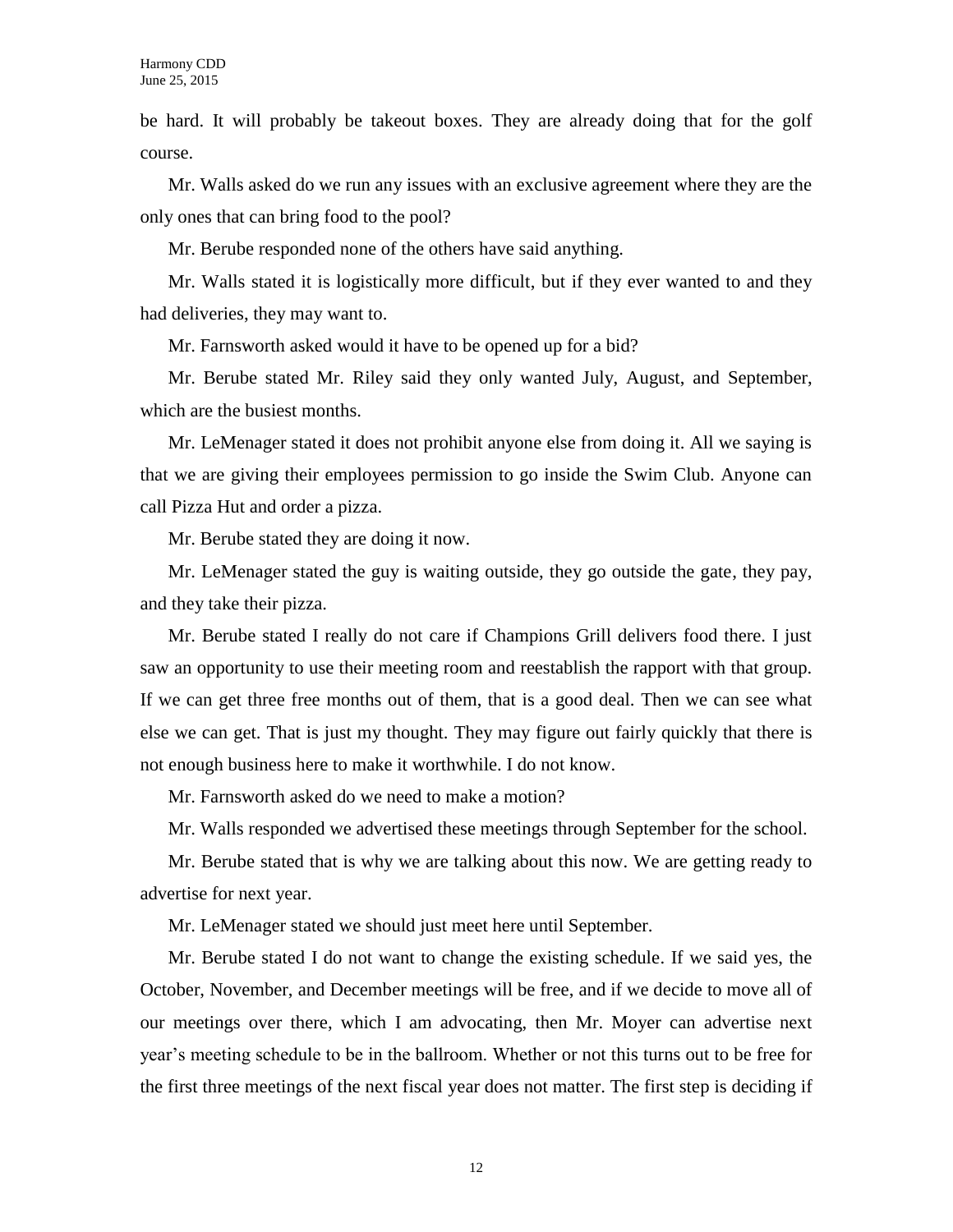we are going to change our meeting place from here to there, and I am advocating that we do that.

Mr. van der Snel stated one concern I have is with the access card. Someone is going to have an access card that will be in their possession, like with Heavenly Hooves.

Mr. Berube stated no. If people are going to call for food, they will have to meet the people at the gate. We are not going to issue any more access cards. Heavenly Hooves will have their cards deactivated.

Mr. LeMEnager stated I am in favor of moving back to the ballroom.

Mr. Walls stated I hate to pay when we already have a free place, and we can always work out something later. My biggest issue with this place is the room is hot. If we can work something out, I would like to move.

Mr. Berube stated we will do the best we can. We are down to \$125 per meeting. It is a lot better than the \$250 we started off with. Mr. Farnsworth, are you okay moving back?

Mr. Farnsworth responded yes.

Mr. LeMenager stated I do not have a problem paying them, as long as it is a reasonable, fair amount.

Mr. Berube stated I think \$125 is reasonable; \$250 was extreme. They have someone there and they set up the room.

Mr. LeMenager stated not only that, but we want to encourage the golf course to stay in business. If the golf course goes under, that is seriously bad news for this community.

Mr. Walls stated there is a benefit from a logistical perspective in terms of having a phone and projector.

Mr. Berube stated as well as a sound system, along with it being professional. The meeting advertisement for next fiscal year will be at the ballroom. Last month, we had a discussion about having a consent agenda, which we eliminated because it was overly complicated. I think that our original intent was missed. I think we wanted to simplify and speed through the agenda. To that point, some of us spend a lot of time on minutes and clarifications to the minutes. Sometimes we get bogged down on invoices and sorting through them. My suggestion would be that we have a deadline. We always receive our agenda packages a week early. A day or two before the meeting, we should provide our comments about the minutes and any changes to Ms. Brenda Burgess so on the day of the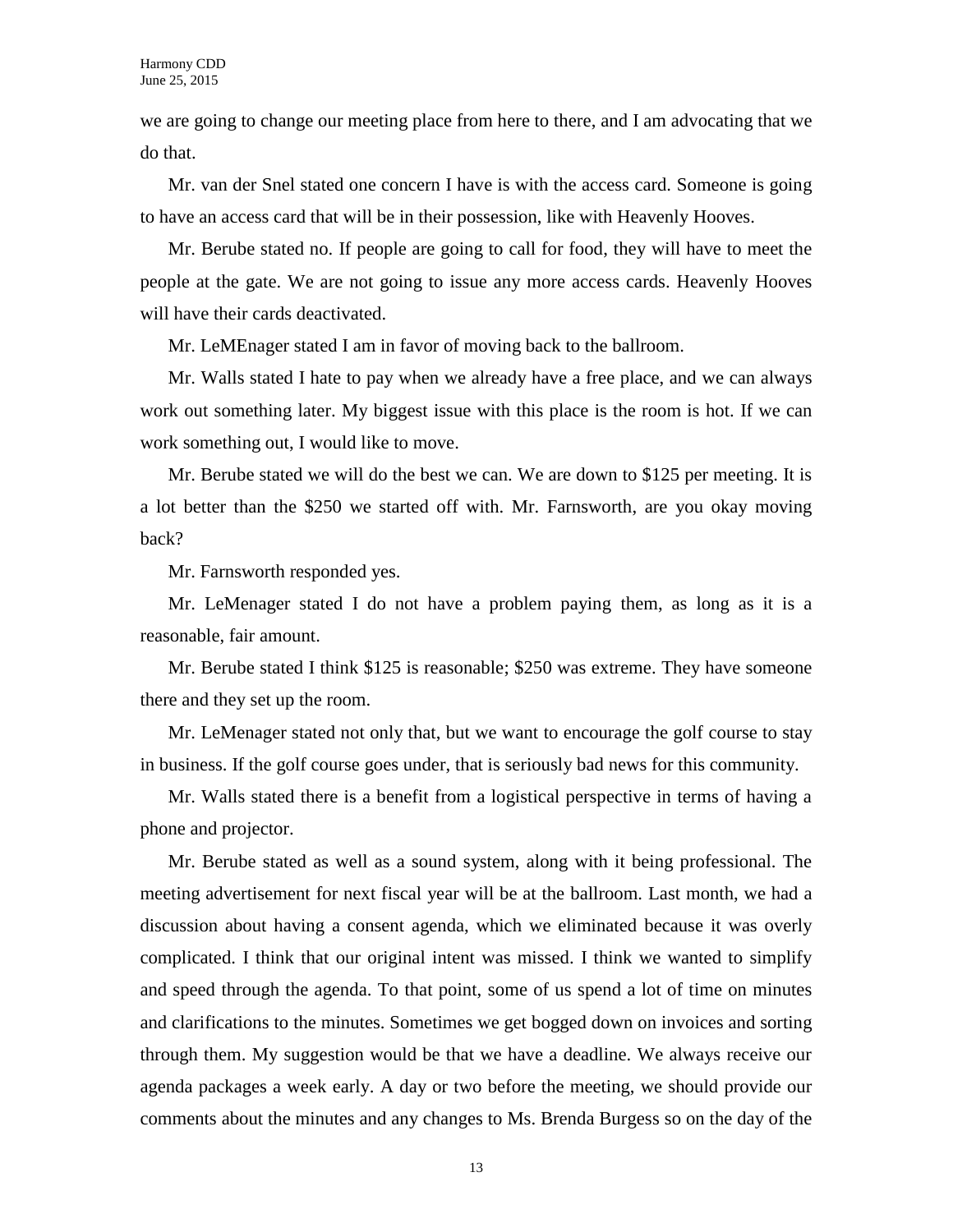meeting, she can send us an email and post the changes. That way, we do not have to flip through all of the pages.

Mr. Moyer stated that would be great.

Mr. Berube stated by Tuesday, we should have our changes into Ms. Burgess.

Mr. LeMenager stated in all candor, the brief discussions that we have on minutes and the occasional discussions that we have on invoices are a really, really trivial part of what makes these meetings long.

Mr. Berube stated if you do not want to change the agenda, we do not have to change it. We will send our changes and comments to Ms. Burgess, and she will provide the revised minutes a day or two before the meeting so you can see them and have them for your meeting package. The minutes will be approved based on the changes, and the invoices will be approved based on the changes.

Mr. Walls stated for our benefit to understand what is in the agenda package, it is good to work those things out early. If we have any questions on the minutes or invoices, we can provide them by email. I always try to provide my comments by email. Then we can roll through these items.

Mr. Berube stated it is a suggestion that we change to a consent agenda to save five or ten minutes.

### **EIGHTH ORDER OF BUSINESS District Manager's Report A. May 31, 2015, Financial Statements**

Mr. Moyer reviewed the financial statements, which are included in the agenda package and are available for public review in the District Office during normal business hours.

Mr. Moyer stated noteworthy is that we have collected 96% of our non-ad valorem assessments as compared to 97% last year at this time, meaning that we are right on target for where we expect to be for this time of year. The direct collections that the District does by billing the developer, we are at 100% of where we need to be on a prorated basis through the year. Revenue wise, we are doing fine. On the expense side, we are \$39,000 over budget, but keep in mind, that also includes the \$161,000 that we paid in this fiscal year for the street light buy down. Overall, we are doing pretty well.

Mr. LeMenager stated so we are \$120,000 under budget.

Mr. Moyer stated yes.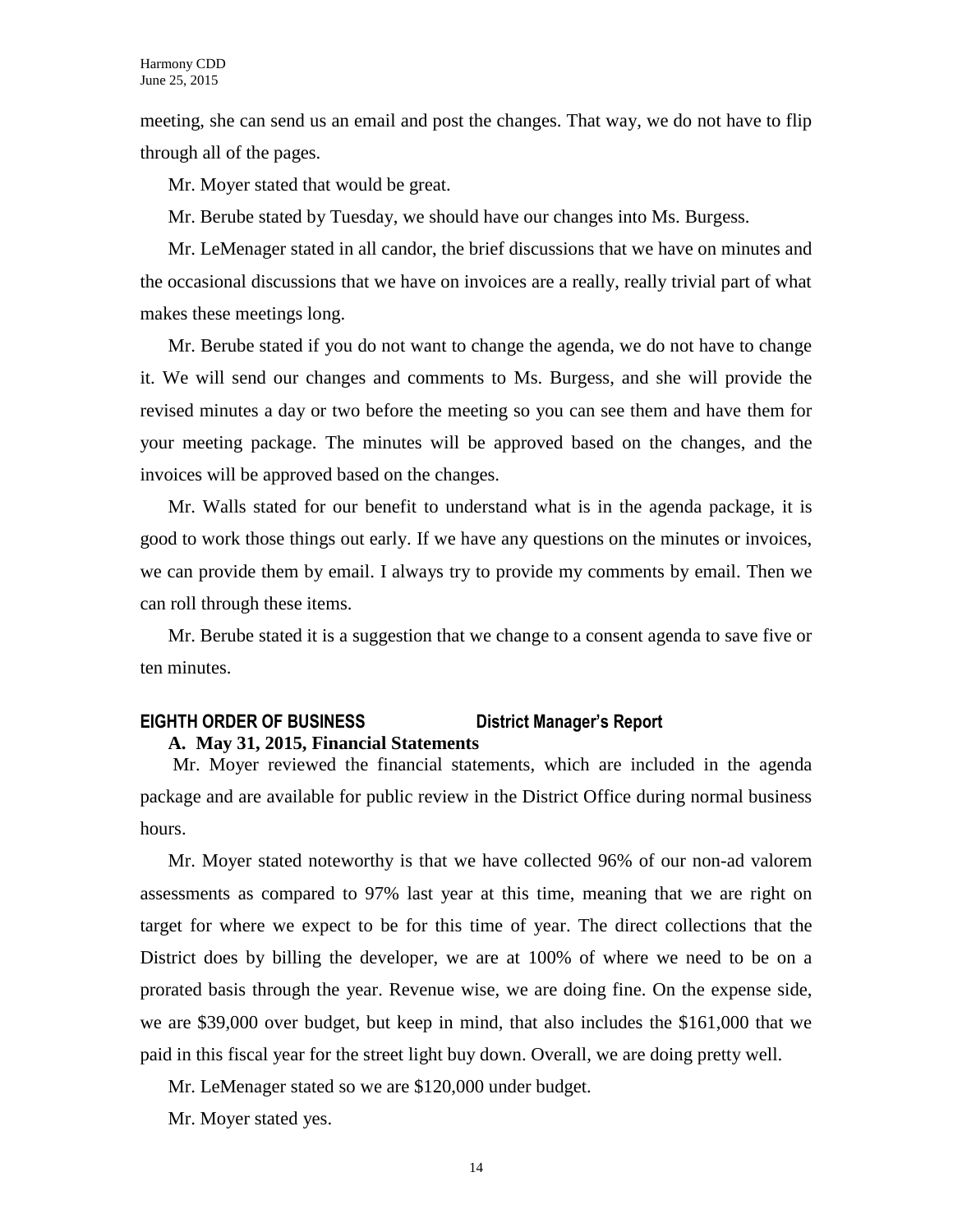Mr. Walls stated we should be able to catch up.

Mr. LeMenager stated let us pay down more street lights.

Mr. Berube stated the one area that we have a problem with and where we will have to make some adjustments later in the year is the overall landscaping package. Mr. van der Snel, Mr. Rukkila, and Ms. Kassel have been spending money around town making many landscape upgrades and replacing a lot of trees in this neighborhood that have died. You probably noticed a number of changes at the dog park. There has been a nice enhancement around the playground equipment at the dog park. I have been aware of all of this, and we have been making the place look nicer.

Mr. LeMenager stated we are \$120,000 under budget.

Mr. Berube stated it is just going to require some changing in the landscaping. We have not spent all of the landscaping money because we did not do any tree trimming for \$13,000.

Mr. LeMenager asked are we going to do the tree trimming?

Mr. Berube responded no.

Mr. LeMenager asked why?

Mr. Berube responded because it is not the right time of year to do tree trimming. When we do it, we will do it next year, and it will be in next year's budget.

Mr. LeMenager stated we are getting a fair number of trees that are growing into houses.

Mr. Berube stated I know.

Mr. van der Snel stated we are tree trimming as necessary. Cat Brier, Five Oaks, and East Five Oaks were done.

Mr. Berube stated we have Davey Tree doing it as part of their routine maintenance rather than charging us \$15,000 or \$20,000 in one shot. They have been blending it in because they have additional people here, which is nice. I just wanted to make you aware that is what is going on with the landscaping. We have not overspent the entire landscape budget but we are going to have to move money around inside of it. All of the current projects that are open will be paid for within the current budget number. Then we will stop until next fiscal year, except for emergencies.

Mr. Walls stated it is fine to go over budget in one area as long as we are under budget in other areas.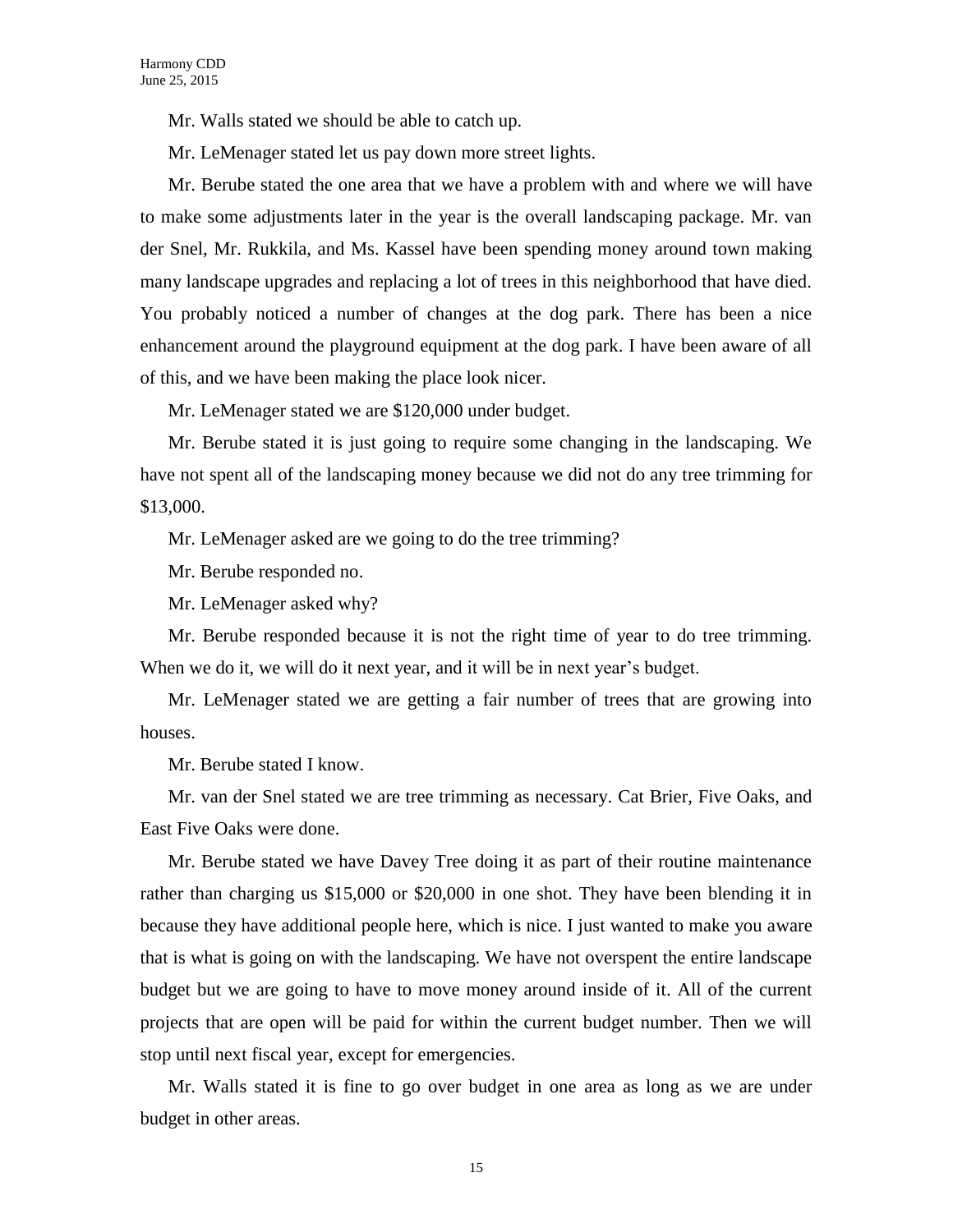Mr. Berube stated I agree. We are not going to go over budget.

#### **B. Invoice Approval #182, Check Register, and Debit Invoices**

Mr. Moyer reviewed the invoices, check register and debit invoices, which are included in the agenda package and are available for public review in the District Office during normal business hours, and requested approval.

Mr. Berube stated a couple of months ago, we had a FedEx bill, an OUC bill, and an engineering bill that were incorrect. I know that they were all supposed to be fixed, but I could not see how they were fixed.

Mr. Moyer stated the engineer's invoice was fixed. It was a bond-related expense that came out of the cost of issuance. Mr. Steve Boyd cancelled the check from the District and sent it back to us. I was assured that the other two were taken care of, but I can have the accountant tell you how they did that so you can see it in the financials.

Mr. Berube stated what happened was the FedEx bill was paid, and the accountants were trying to recover the money. The developer was supposed to write us a check for what we paid to OUC, but I do not see it. It may be there, but I could not find it. The FedEx bill was only \$62, but the water bill from OUC was \$1,102.

Mr. LeMenager asked why would OUC send a water bill?

Mr. Berube responded the developer added a water meter for neighborhood H-1, and from some confusion, it was charged to our account rather than the developer's account. All of a sudden, we had a new water meter running for \$1,102 and we wondered where it came from. We traced it back and found out it was supposed to be charged to the developer.

Mr. Walls stated it was about two months ago.

Mr. Berube asked could you check on that?

Mr. Moyer responded yes.

Mr. Walls stated last month, we talked about receiving a refund from Severn Trent for the special assessment.

Mr. Moyer stated I raised that issue with Severn Trent, and they are researching to see if they can find any correspondence from the District that would indicate that they were instructed to do it that way. I said that we would give them the opportunity to do their homework, but if they do not find it, then we will expect that they pay us back the \$11,800.

Mr. Walls stated fair enough.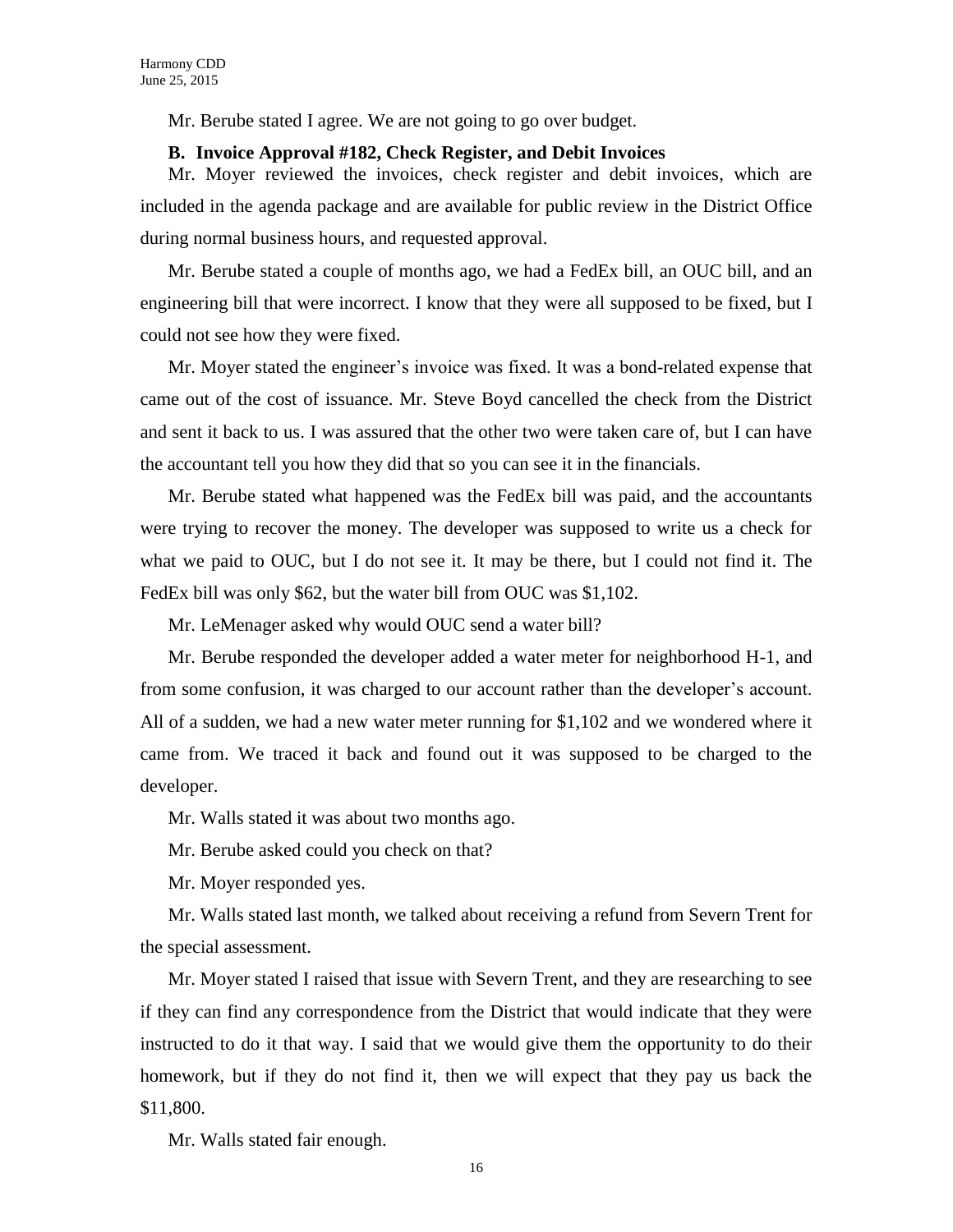Mr. Berube stated it should not take much more than the time between now and the next meeting.

Mr. Moyer stated keep in mind, they have to go through hundreds of pages of minutes.

Mr. Berube stated I understand.

Mr. Moyer stated I volunteered to do that for them, but they wanted to handle it themselves.

Mr. Berube stated they can spend all of their time researching that or they can write a check.

Mr. Walls stated I am fine taking it out of next year's budget or however we want to do it.

Mr. Berube stated they can do next year's assessments for free, if that is the agreement, presuming they last that long.

Mr. Moyer stated they know that. The problem with Severn Trent is, it is very difficult to get money out of them. That is why when they made mistakes in the past, they reimbursed on a credit basis so that they do not have to write checks. They may think that your idea of not including that as a line item next year is the way to go, if that is okay with the Board. Then they will know what the income from this District will be, and they can adjust and cover it. That is not a bad idea, Mr. Berube.

Mr. Berube stated it is all the same to us. I know how they do not like to write a check. We have been down this road so many times of recollecting money.

> On MOTION by Mr. Walls, seconded by Mr. LeMenager, with all in favor, unanimous approval was given to invoice approval #182, check register, and debit invoices, as presented.

### **C. Website Statistics**

The website statistics are contained in the agenda package and are available for public review in the District Office during normal business hours.

### **D. Consideration of Arbitrage Engagement Letter**

Mr. Moyer reviewed the arbitrage engagement letter from LLS Tax Solutions to provide arbitrage services.

Mr. Berube stated it seems longer and more involved than the normal one we receive.

Mr. Moyer stated no. Actually, \$600 per year is exactly what we paid last year.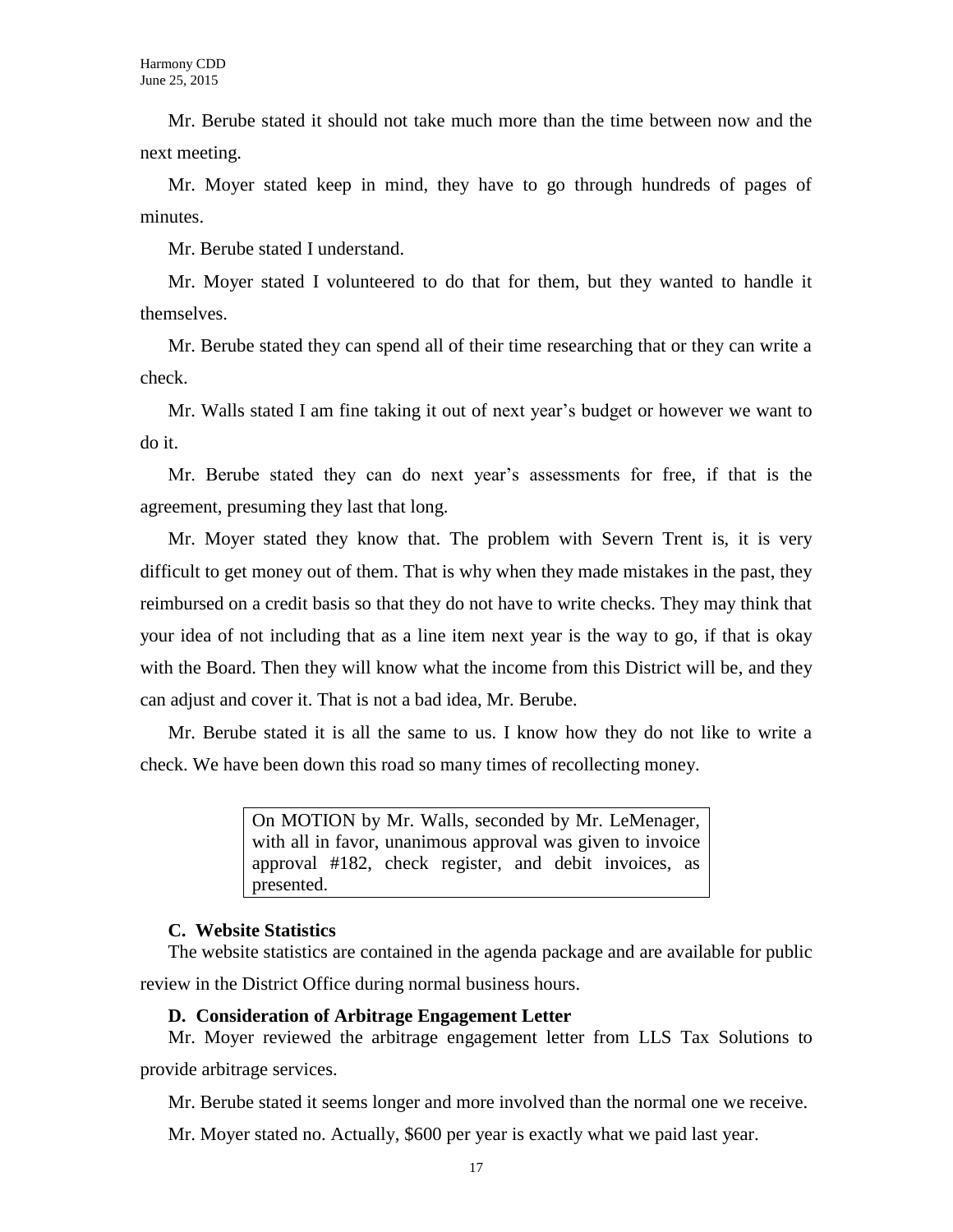Mr. Berube stated it seems like there is a lot more boilerplate language. Normally it

says we are not responsible for anything.

Mr. LeMenager stated it is only three pages long.

Mr. Berube asked is it the same company?

Mr. Moyer responded yes.

On MOTION by Mr. LeMenager, seconded by Mr. Walls, with all in favor, unanimous approval was given to the arbitrage engagement letter from LLS Tax Solutions to provide arbitrage services in the amount of \$600 per year, as presented.

# **E. Questions and Comments on the Proposed Fiscal Year 2016 Budget**

Mr. Berube asked do we have a budget workshop tomorrow night?

Mr. LeMenager responded yes.

Mr. Moyer stated I put it on the agenda. I did not expect any discussion tonight.

Mr. LeMenager stated the workshop is not here.

Mr. Moyer stated correct.

Mr. Berube stated it is in the ballroom.

# **NINTH ORDER OF BUSINESS Discussion of the Rules of Procedure**

Mr. Berube stated I presume that this is about the package that we received that looks very nice. Ms. Burgess did a great job. Please send condolences from the District to Ms. Burgess on the death of her husband this week. It was unexpected.

Mr. Moyer stated Mr. Farnsworth did a great job of providing input into the structuring of the numbers. Ms. Burgess did a lot of work.

Mr. Berube stated I read through this. The format, notes, appendices, and maps were so far ahead of anything we ever had in the past. Kudos to Ms. Burgess.

Mr. Moyer stated we did not have time to do the required notices to have the public hearing at this meeting, so these rules will be adopted at the July 30 meeting. The first required notice has already run, which is the notice of intent of the District to have a rulemaking hearing. The notice of the public hearing runs the first part of next week. Mr. Qualls has been directing our staff about what notices have to run and provided the form of the notice. We are good to go.

Mr. Berube asked did everyone read through it? Does anyone have any questions, comments, or concerns?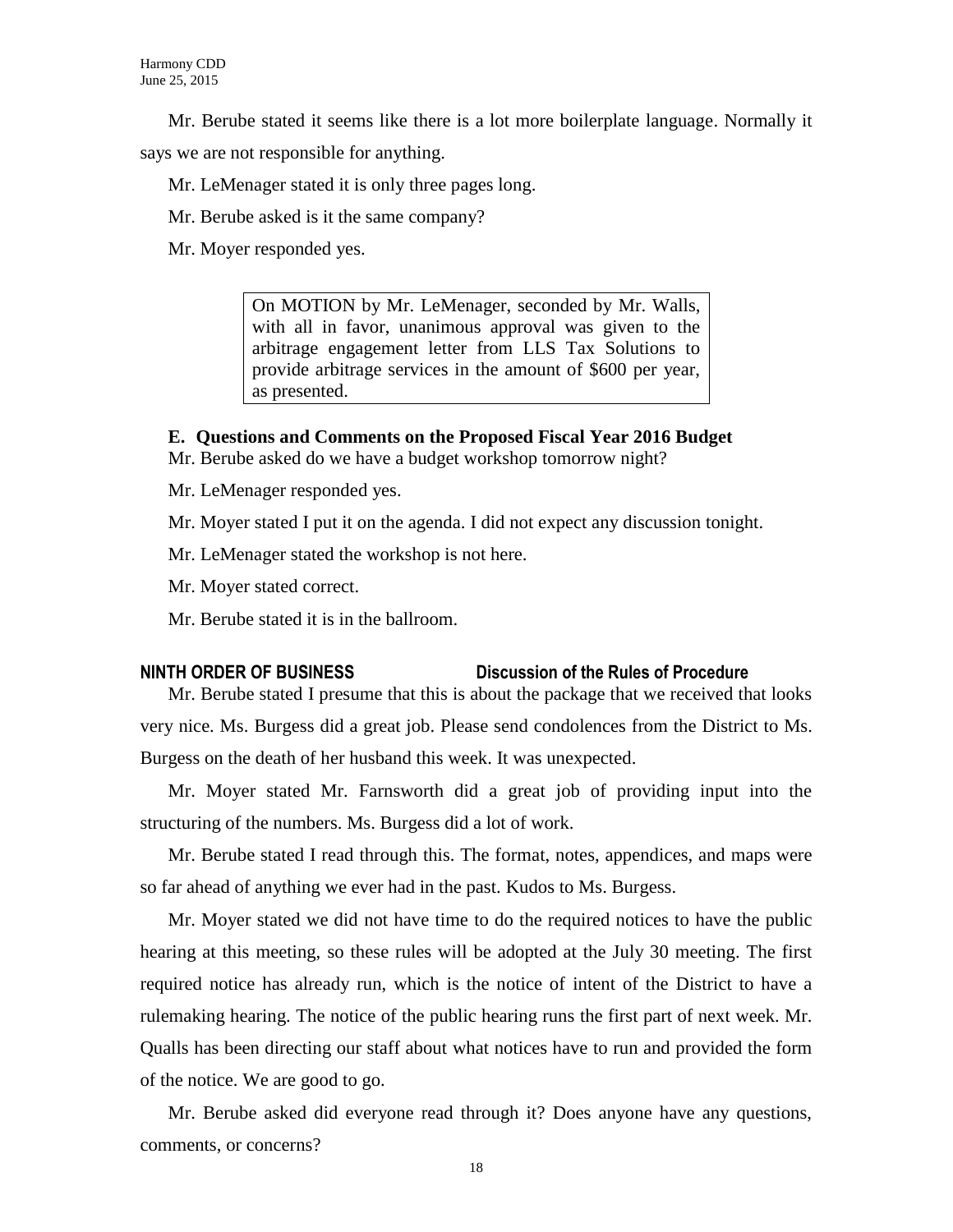Mr. Farnsworth responded in Section 3.4, something got missed for that paragraph since it just shows (5). It should say Section 3.5.

Mr. Berube asked is that what was sent in this package?

Mr. Farnsworth responded yes. It was in Amendment 1, Part 1, Section 3.4. It was using the old nomenclature that used to be in that section.

Mr. LeMenager stated it is on agenda page 187.

Mr. Walls stated I do not know if we need a rule, but a couple of times in the last couple of weeks, my neighbors and I have been blocked by moving and delivery trucks. What do other Districts do that have alleys? Do they have towing policies? I had to get out and tell these people to move, and they at first, they just looked at me.

Mr. Moyer responded I do not recall a rule in Celebration or Baldwin Park, which is similar to Harmony in having alleys. We rely on the sheriff to enforce that you cannot block the alleys.

Mr. Berube stated the sheriff will not enforce the alleys. We could have CDD field services purchase devices to place on illegally parked cars. They will learn their lesson and will not be back.

Mr. Walls stated I am wondering if we can have some type of towing arrangement. These guys block the alley for hours.

Mr. LeMenager asked what type of trucks are we talking about?

Mr. Walls responded U-Hauls and work trucks.

Mr. Berube stated it happens more frequently than you realize.

Mr. LeMenager stated so someone is moving themselves.

Mr. Walls stated these are professional movers. They were parked right in the middle of the alley. One side has the mailbox and the other side has an electrical box. You cannot go around them. At first I asked them to move.

Mr. LeMenager stated you can always go the wrong way down the alley.

Mr. Berube stated not when they are blocking your driveway.

Mr. LeMenager stated if someone is blocking your driveway, then they are just an idiot.

Mr. Farnsworth asked was it all day?

Mr. Walls responded they moved after I made them move, and then they came back and stayed there for hours. What if I had to leave again?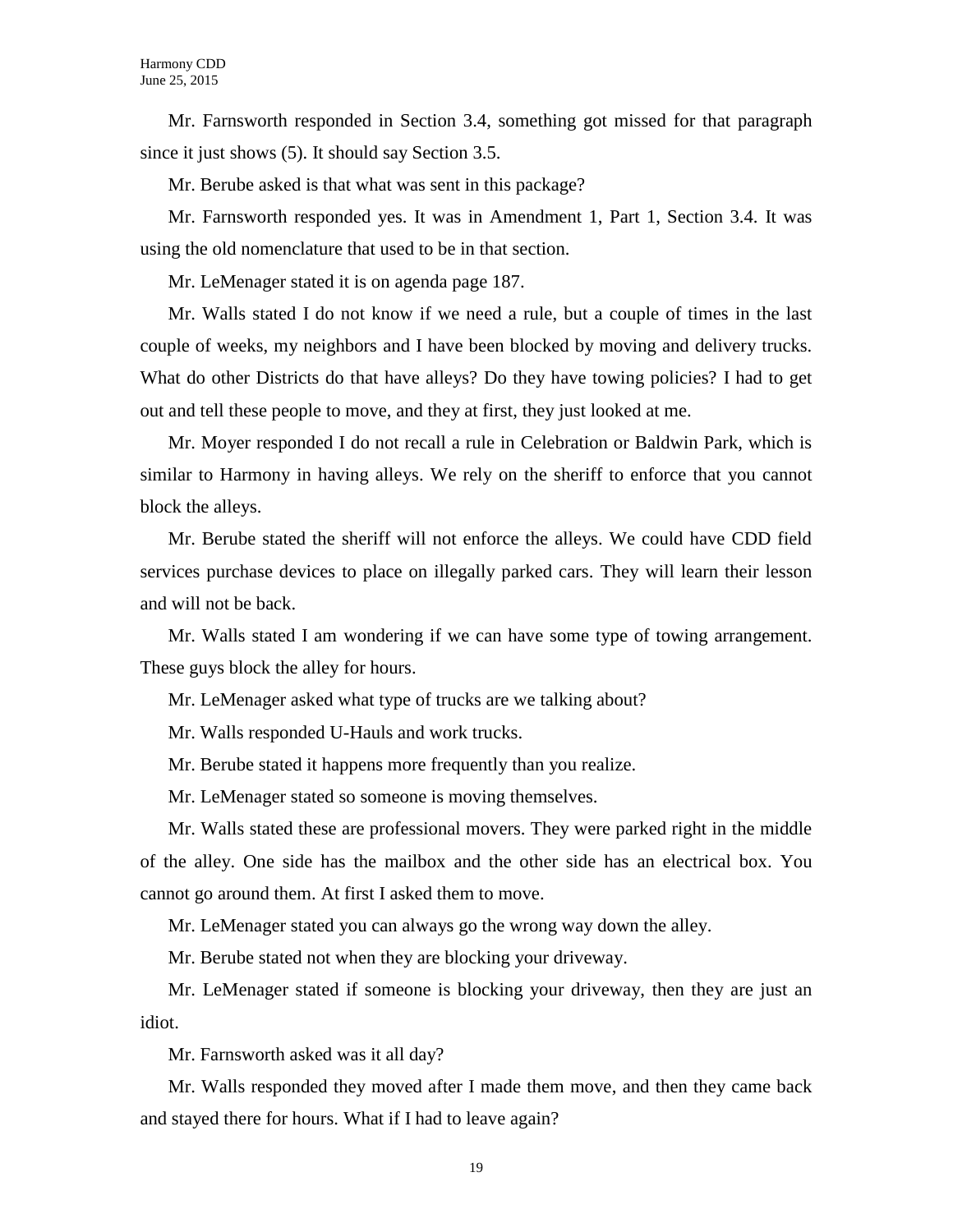Mr. Berube stated it is not fair to inconvenience people who live there.

Mr. LeMenager stated you can rant on the open forum on Facebook about the lousy service of this company. We live in a social world, and people do not like negative reviews online. If a moving company is acting like jerks, make sure that everyone on the internet knows it.

Mr. Walls stated I took care of it myself, but some people may not be comfortable doing that.

Mr. van der Snel stated give us a call and we will take care of it.

Mr. Berube stated that is a good point.

Mr. Walls stated perhaps we can have an arrangement with a towing company.

Mr. LeMenager stated I do not know if we want to go that far.

Mr. Moyer stated if you want to do that, then you have to notice it and cite the Florida Statute and the towing company's name and phone number, and then install the signs.

Mr. LeMenager stated I thought some of the posts that you were making on Facebook after the last meeting were slightly uncalled for. Why do I want to have a general statement in there? You start out by saying that you are a layman, and yet we have this nice proposal about what we should do with the ponds from a layman, a very well intentioned layman. At the end of the day, how many times in the past were we talking about environmental issues? Basically, one member of the Board might have had one idea, and the rest of us looked at Mr. Greg Golgowski. We do not have Mr. Golgowski anymore or anyone with the educational background. I think the concern in terms of the rules is what we want to have as a policy or a rule of how we are going to treat environmental issues, not on an ad hoc basis but more planned out. There is also a mistake here. They do not pay CDD fees.

Mr. Berube asked who?

Mr. LeMenager responded the golf course. They pay the bond, but they do not pay any maintenance fees.

Mr. Berube stated that is true. That is the point with the pond treatment. We are paying a lot. The biggest percentage of our pond treatment dollars is going to maintain their ponds.

Mr. LeMenager stated I am not disagreeing that maybe that is something that we should be addressing.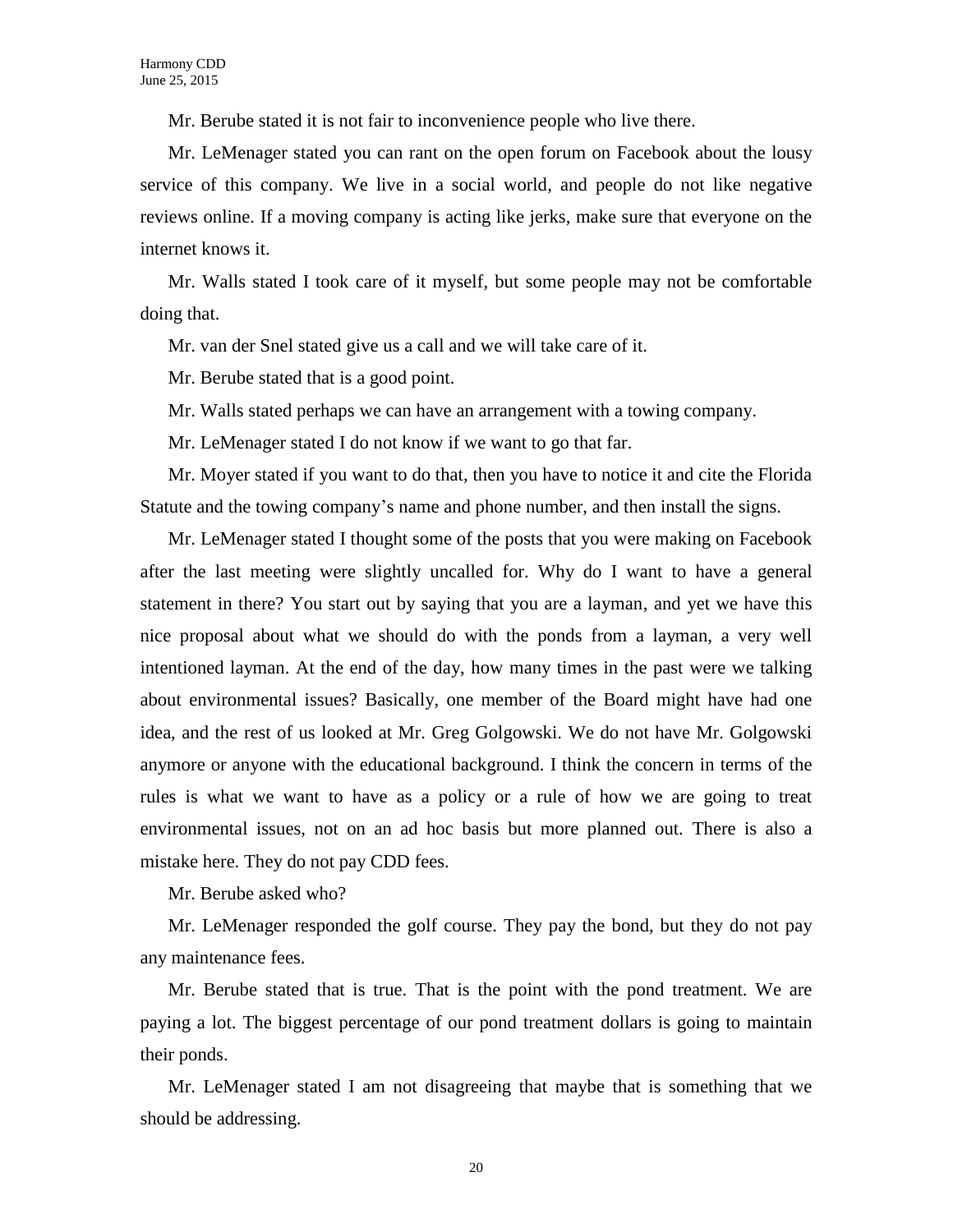Mr. Berube stated the reason why those guys from Bio-Tech were here is because Starwood called them because Starwood is sensing that the pond treatments are going to change and Starwood wants their free pond treatments. They came here tonight because Starwood told them to come.

Mr. Walls stated I am not opposed to asking the golf course to treat their own ponds. I have said that from the beginning.

Mr. Berube stated that is why we are discussing the pond treatment.

Mr. LeMenager stated I still make the point, in terms of the long-term financial viability of this place, that we do not want to be adversarial with the developer and for sure, we do not want to be in an adversarial relationship with the golf course. If the golf course does not make it, that is really negative for the town and our property values.

Mr. Walls stated they have no interest these days in paying anything for us. It needs to work both ways.

Mr. LeMenager stated that is a good point. There is your horse to trade.

Mr. Berube asked how do you think that \$200,000 got added to the bond refinancing? It was horse trading.

Mr. LeMenager responded I understand. I encouraged you to do it.

Mr. Walls stated they had no say in that. I agree that we do not need to have an adversarial relationship. Do not give them more credit than they are due.

Mr. Berube stated you have to remember that our mandate on those ponds is to inspect them and make sure that they can gather and controllably discharge stormwater.

Mr. LeMenager stated that is their job.

Mr. Berube stated that is all we have to do. We do not need to keep them pretty. It is going to be hard to change what we have done for a dozen years, but that is why I wrote that.

Mr. Walls stated all 12 months of meetings should be free.

Mr. Berube stated Starwood does not control them.

Mr. LeMenager asked who writes the check for the golf course's bond payments?

Mr. Berube responded probably the developer out of the lease fee that Integrity pays them.

Mr. LeMenager stated that is the question to ask them.

21